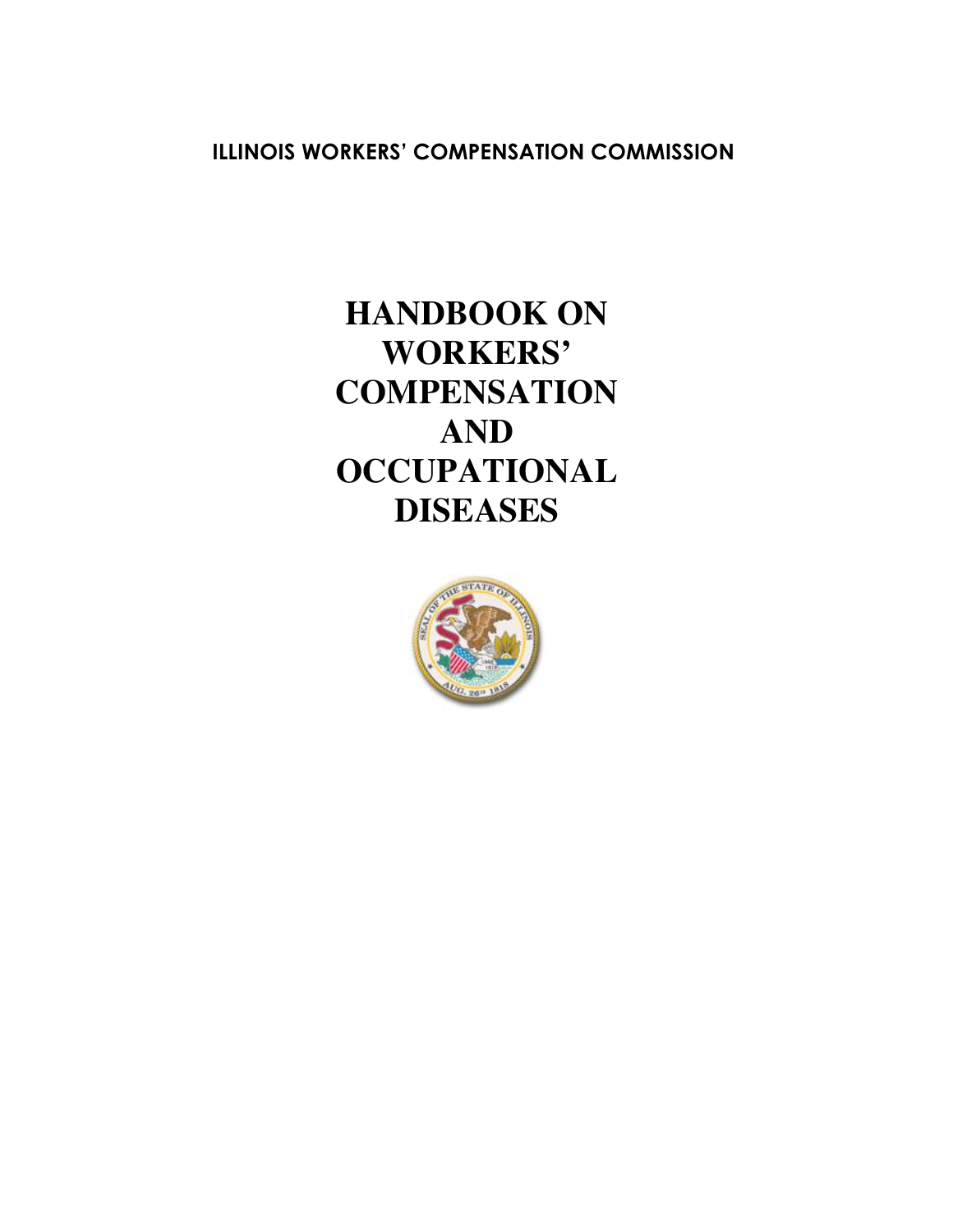This handbook is designed to serve as a general guide to the rights and obligations of employees who have experienced work-related injuries or diseases, as well as the rights and obligations of their employers, under the Illinois Workers' Compensation and Occupational Diseases Acts.

While this handbook attempts to provide both employees and employers with an overview of the Act, the facts and circumstances of each workplace injury will affect the outcome of each case. If you still have questions, please contact one of our Commission offices listed below. While the Commission staff is happy to try to answer your questions, this handbook is not intended to, nor does it constitute legal advice. Should you seek legal advice, please consult an attorney.

# **COMMISSION OFFICES**

| <b>Toll-free:</b> | Within Illinois only                   | 866/352-3033 |
|-------------------|----------------------------------------|--------------|
| Chicago:          | 100 W. Randolph St., #8-200, 60601     | 312/814-6611 |
| <b>Peoria:</b>    | 401 Main Street, Ste 640, 61602        | 309/671-3019 |
| <b>Rockford:</b>  | 200 S. Wyman, 61101                    | 815/987-7292 |
| Springfield:      | 4500 S. Sixth St. Frontage Road, 62703 | 217/785-7087 |
| TDD:              | Telecomm. Device for the Deaf          | 312/814-2959 |

This handbook is also available in Spanish. This handbook, as well as the statute, rules, forms, and more information are available for free at http://www.iwcc.il.gov/.

Printed by the authority of the State of Illinois, January 2013.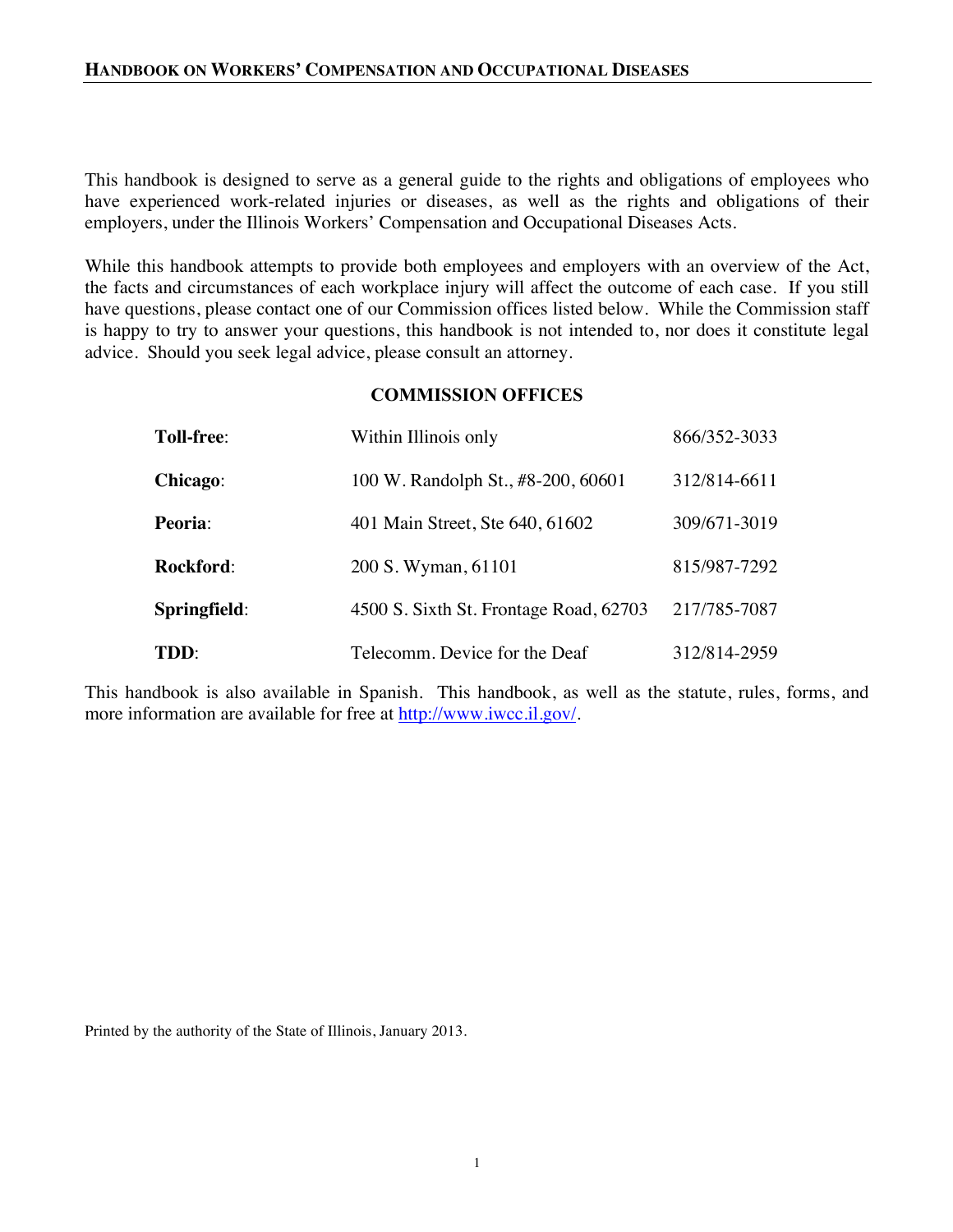|                                                                           | <b>PAGE</b> |
|---------------------------------------------------------------------------|-------------|
| <b>SECTION 1</b><br>Overview                                              | 3           |
| <b>SECTION 2</b><br>Reporting an Injury or Exposure                       | 5           |
| <b>SECTION 3</b><br>Filing a Claim at the Commission                      | 7           |
| <b>SECTION 4</b><br>Resolving a Dispute at the Commission                 | 9           |
| <b>SECTION 5</b><br><b>Medical Benefits</b>                               | 14          |
| <b>SECTION 6</b><br>Temporary Total Disability (TTD) Benefits             | 16          |
| <b>SECTION 7</b><br>Temporary Partial Disability (TPD) Benefits           | 17          |
| <b>SECTION 8</b><br><b>Vocational Rehabilitation/Maintenance Benefits</b> | 18          |
| <b>SECTION 9</b><br>Permanent Partial Disability (PPD) Benefits           | 19          |
| <b>SECTION 10</b><br>Permanent Total Disability (PTD) Benefits            | 23          |
| <b>SECTION 11</b><br>Death/Survivors' Benefits                            | 23          |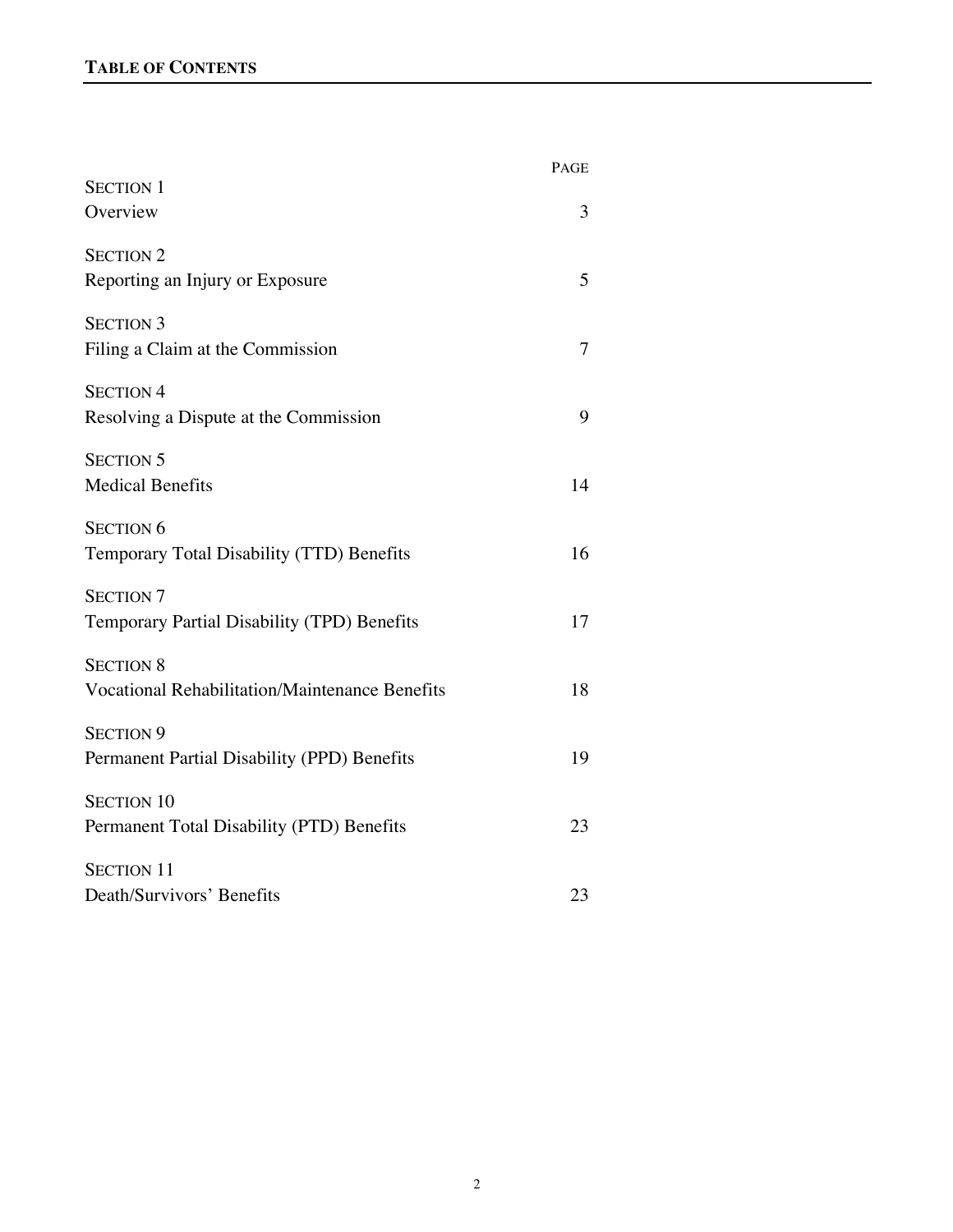# **1.** *What is workers' compensation?*

Workers' compensation is a system of benefits provided by law to most employees who experience work-related injuries or occupational diseases. Generally, benefits are paid regardless of fault.

# **2.** *What is the Illinois Workers' Compensation Commission?*

The Illinois Workers' Compensation Commission is the State agency that administers the judicial process that resolves disputed workers' compensation claims between employees and employers. The Commission acts as an administrative court system for these claims.

As the administrative court system, the Commission must be impartial. Staff explains procedures and basic provisions of the law to members of the public, but cannot provide legal advice or act as an advocate for either the employee or employer.

# *3. Which employees are covered by the Workers' Compensation Act?*

Most employees who are hired, injured, or whose employment is localized in the State of Illinois are covered by the Act. These employees are covered from the moment they begin their jobs.

# **4.** *What injuries and diseases are covered under the law?*

The Workers' Compensation Act provides that accidents that arise out of and in the course of employment are eligible to receive workers' compensation benefits. This generally means that the Act covers injuries that result in whole or in part from the employee's work.

# **5.** *What benefits are provided?*

The Act provides the following benefit categories, which are explained in later sections of this handbook:

- a) Medical care that is reasonably required to cure or relieve the employee of the effects of the injury;
- b) Temporary total disability (TTD) benefits while the employee is off work, recovering from the injury;
- c) For injuries that occur on or after February 1, 2006, temporary partial disability (TPD) benefits while the employee is recovering from the injury but working on light duty for less compensation;
- d) Vocational rehabilitation/maintenance benefits are provided to an injured employee who is participating in an approved vocational rehabilitation program;
- e) Permanent partial disability (PPD) benefits for an employee who sustains some permanent disability or disfigurement, but can work;
- f) Permanent total disability (PTD) benefits for an employee who is rendered permanently unable to work;
- g) Death benefits for surviving family members.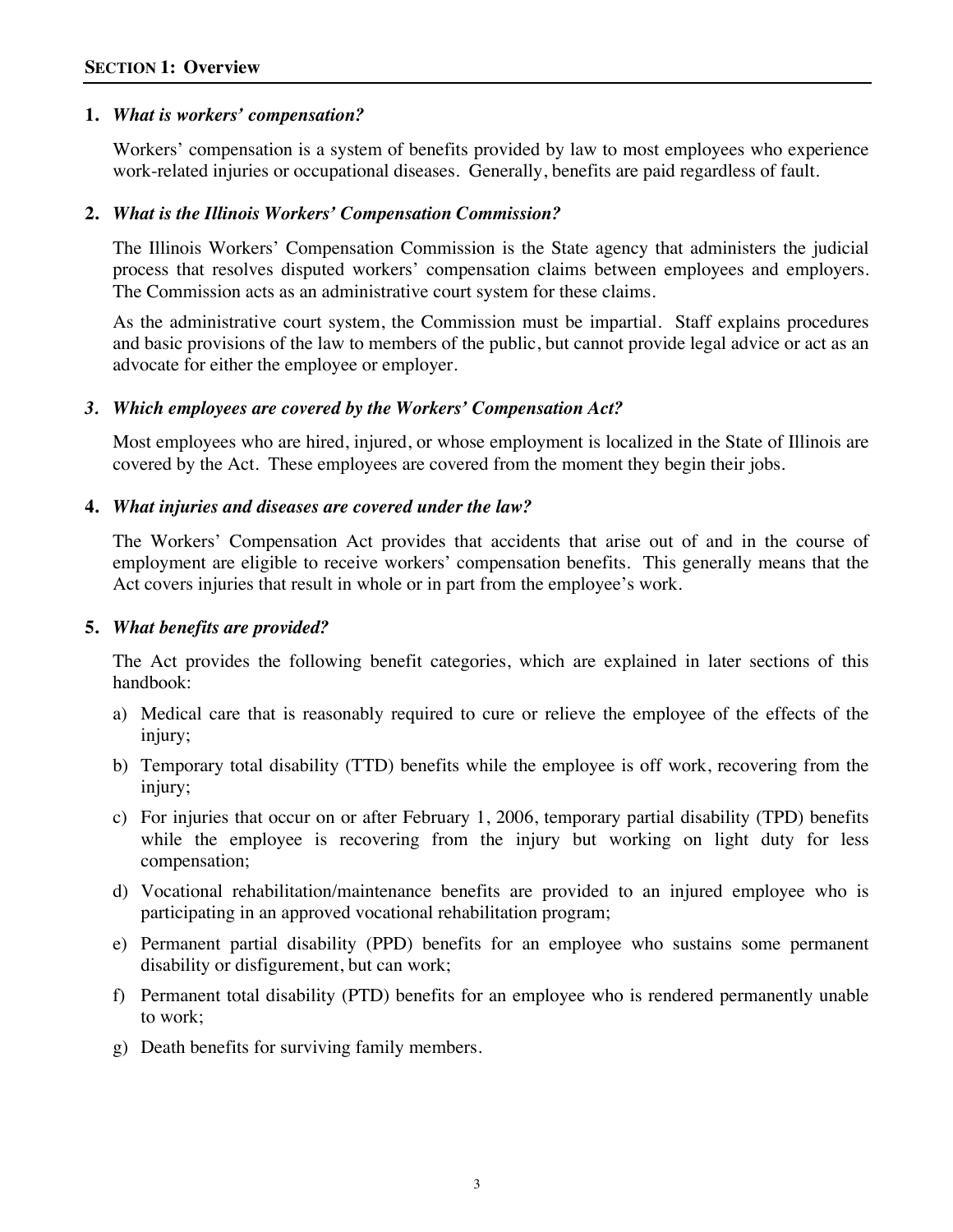# **6.** *Are workers' compensation benefits taxable income?*

No. Workers' compensation benefits are not taxable under state or federal law and need not be reported as income on tax returns.

# **7.** *Who pays for workers' compensation benefits?*

By law, the employer is responsible for the cost of workers' compensation benefits. Most employers buy workers' compensation insurance, and the insurance company pays the benefits on the employer's behalf. No part of the workers' compensation insurance premium or benefit can be charged to the employee. Other employers obtain the state's approval to self-insure, which means that the employer will be responsible for paying its own claims.

To identify the party responsible for paying benefits, an employee may check the employer's workplace notice, check the Commission's website, or contact the Commission at inscompquestions.wcc@illinois.gov or toll-free at 866/352-3033.

# **8.** *What does the law require of employers?*

Employers are obligated to follow the provisions of the Workers' Compensation Act. Employers must:

- a) purchase workers' compensation insurance or obtain permission to self-insure from the Commission;
- b) post a notice in the workplace. Employers can obtain this notice at http://www.iwcc.il.gov/forms.htm; and
- c) keep records of work-related injuries and report to the Commission those accidents involving more than three lost workdays.

Employers are prohibited from doing the following:

- a) charging the employee for any part of the workers' compensation insurance premium or benefits; and
- e) harass, discharge, refuse to rehire, or in any way discriminate against an employee for exercising his or her rights under the Workers' Compensation Act.

# **9.** *What should an employee do if his or her employer does not have workers' compensation insurance?*

The employee should give the employer's name and address, and the date of injury, to the Commission's Insurance Compliance Division. The Division can be reached at inscompquestions.wcc@illinois.gov or at 312/814-6611, toll-free 866/352-3033.

# **10.** *Is an employer subject to any penalties if they do not purchase workers' compensation insurance?*

Yes. There are various provisions in the Workers' Compensation Act that address this issue.

*Negligent* failure to provide workers' compensation insurance coverage is punishable by a Class A misdemeanor for each day without coverage (maximum 12 months imprisonment, \$2,500 fine).

*Knowing* failure to provide workers' compensation insurance coverage is punishable by a Class 4 felony for each day without coverage (maximum 1-3 years imprisonment, \$25,000 fine).

An uninsured employer may also be subject to a civil penalty of \$500 for every day it lacked insurance, with a minimum \$10,000 fine.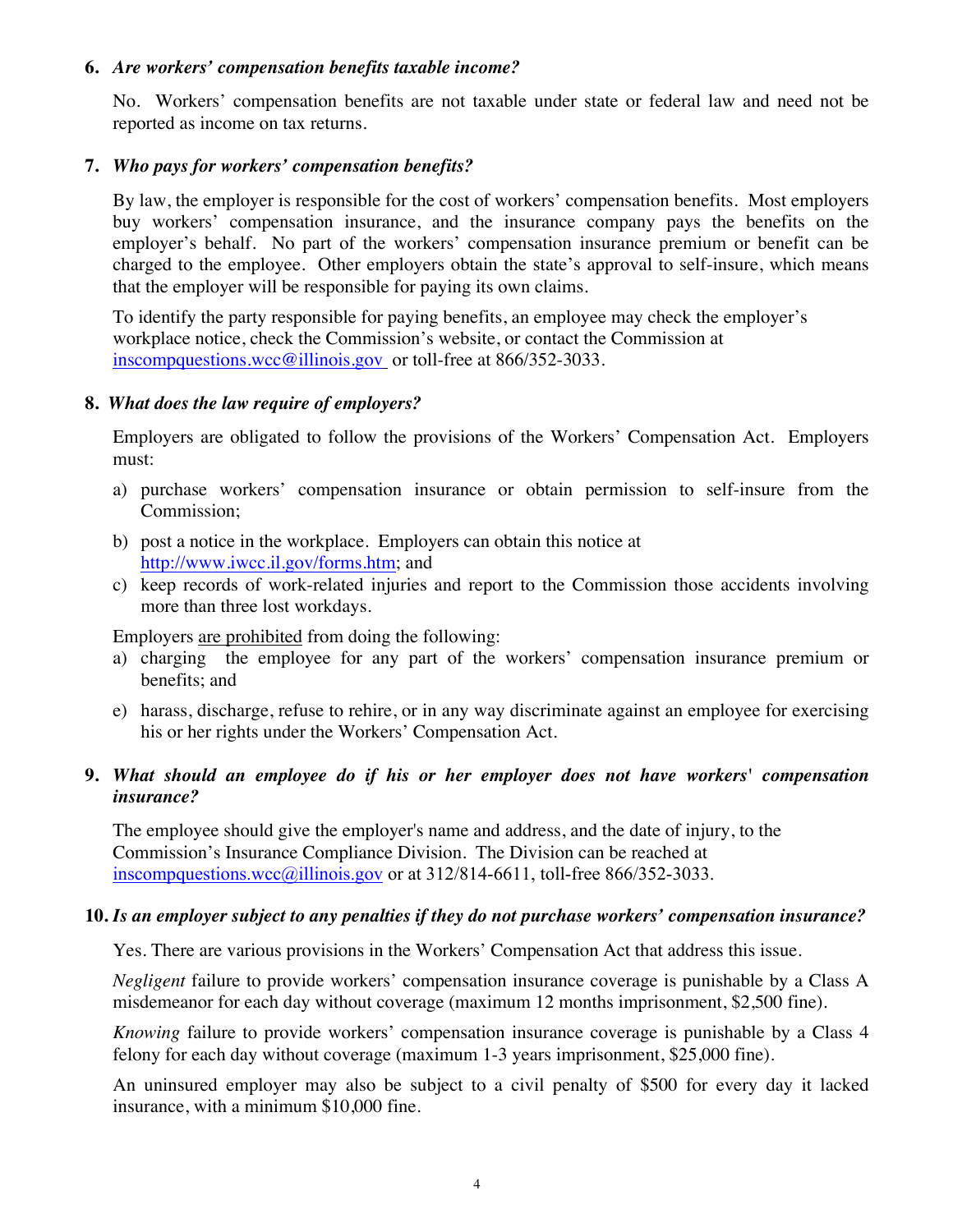Employers without workers' compensation insurance may be subject to a citation issued by the Insurance Compliance Division. The citation fine may range from \$500 to \$2,500.

An uninsured employer loses the protections of the Workers' Compensation Act for the period of noncompliance. That means an employee who was injured during the period of noncompliance may choose to sue in civil court.

In addition, if the Commission finds that an employer knowingly failed to provide insurance coverage, it may issue a stop-work order and shut the company down until it obtains insurance.

# **11.** *Does the Workers' Compensation Act address workers' compensation fraud?*

Yes. Workers' compensation fraud falls into many different categories that affect employees, employers, and healthcare providers. The Act prohibits the intentional filing of any fraudulent workers' compensation claims or making a fraudulent statement to obtain workers' compensation benefits. Workers' compensation fraud may also involve making false statements in order to deny workers' compensation benefits. It is also unlawful to intentionally present a bill or statement for the payment of medical services that were not provided.

Assisting or conspiring in any of these actions may also be considered workers' compensation fraud.

# **12.** *What are the penalties for workers' compensation fraud?*

 The penalties for violations of the fraud provisions increase with the value of the property obtained or attempted to be obtained, starting with a Class A Misdemeanor for property valued at \$300 or less (maximum 12 months imprisonment and a \$2,500 fine), and ranging upwards to a Class 1 felony (maximum 4-15 years imprisonment, \$25,000 fine) for property valued at more than \$100,000. A convicted party is required to pay complete restitution, as well as court costs and attorney fees.

# **13.** *What should I do if I suspect workers' compensation fraud?*

If you wish to report a possibly fraudulent situation, contact the Workers' Compensation Fraud Unit, Department of Insurance (DOI.WorkCompFraud@illinois.gov; toll-free 877/923-8648).

Anyone who intentionally makes a false report of fraud is subject to a Class A misdemeanor (maximum 12 months imprisonment, \$2,500 fine).

# **SECTION 2: Reporting An Injury or Exposure**

# **1.** *Who should an employee notify if injured at work?*

The employee should inform their employer if they are injured at work.

# *2. Are there any specific requirements for a notice of an accident to an employer?*

The Act provides that the notice of accident shall include the approximate date and place of the accident, if known. Notice may be given orally or in writing.

# **3.** *What are the time limits for notifying the employer of a workplace accident?*

Generally, the employee must notify the employer as soon as practicable, but no later than 45 days after the accident. Any delay in the notice to the employer can delay the payment of benefits.

For injuries resulting from radiological exposure, the employee must notify the employer 90 days after the employee knows or suspects that he or she has received an excessive dose of radiation.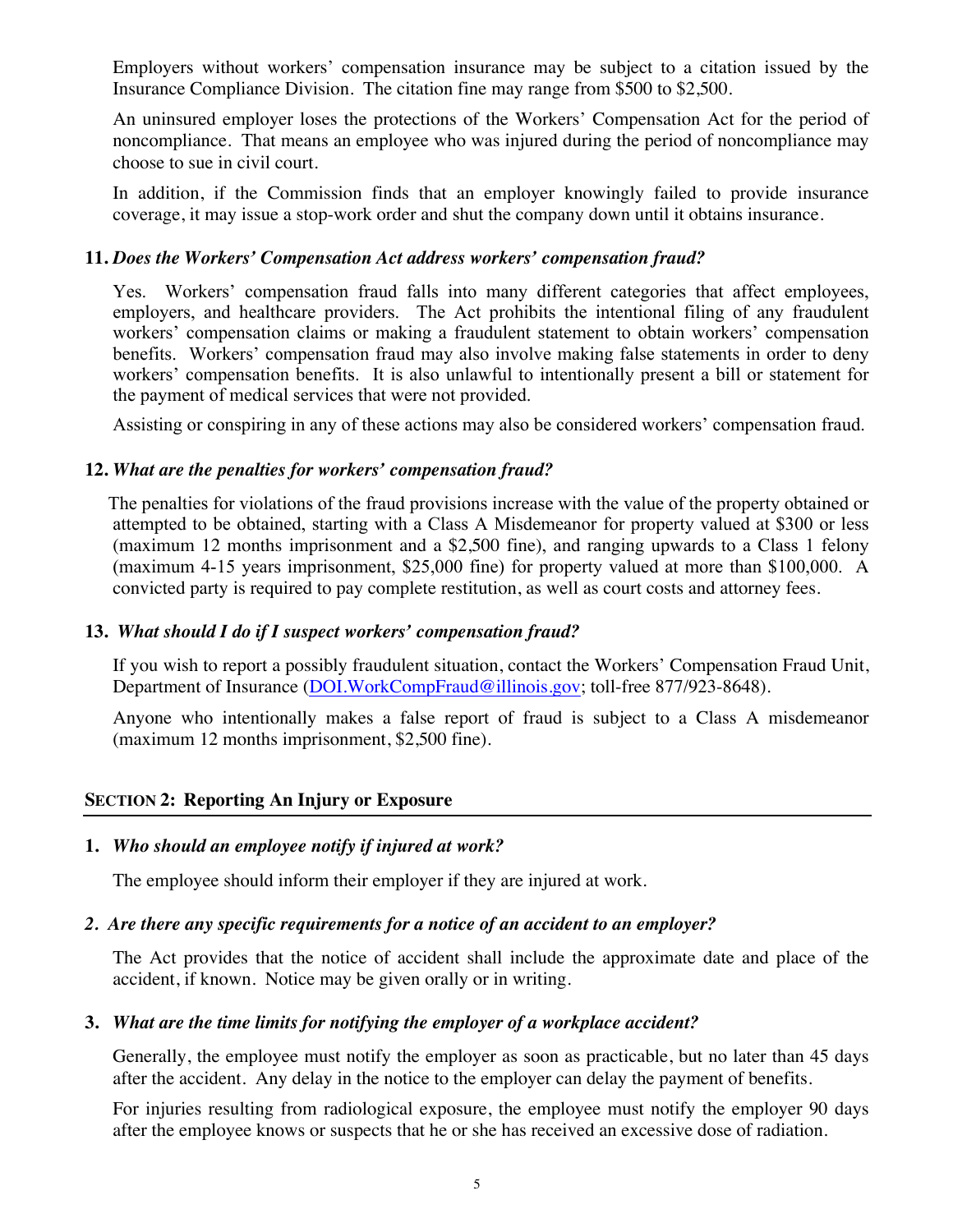For occupational diseases, the employee must notify the employer as soon as practicable after he or she becomes aware of the condition.

# **4.** *What should the employer do after receiving notice of accident?*

The employer should promptly take the following steps:

- a) provide all necessary first aid and medical services;
- b) inform the insurance carrier or workers' compensation administrator, even if the employer disputes the employee's claim;
- c) if the employee cannot work for more than three days because of the injury, the employer must do one of the following:
	- (i) Begin payments of TTD; or
	- (ii) Give the employee a written explanation of the additional information the employer needs before it will begin payments; or
	- (iii) Give the employee a written explanation of why benefits are being denied.

# **5.** *What records about workplace injuries must the employer maintain?*

Employers must maintain accurate records of work-related deaths, injuries, or illnesses. This does not include minor injuries requiring only first aid and not involving further medical treatment, loss of consciousness, restriction of work or motion, or transfer to another job.

# **6.** *Are employers required to submit any reports to the Commission?*

Yes. Employers are required to report accidents to the Commission on the form, "Employer's First Report of Injury" which is known as the Form 45. The Form 45 is available on the Commission's website, http://www.iwcc.il.gov/forms.htm.

Written reports of all job-related deaths must be made to the Commission within two working days. Written reports of job-related injuries or illnesses resulting in the loss of more than three scheduled workdays must be made within one month. Employers are not required to submit a Form 45 for injuries that do not result in three or less days of lost work.

# **7.** *How do employers submit accident reports?*

Accident reports should be submitted electronically. For information on how to submit accident reports electronically, please visit the Commission's website at http://www.iwcc.il.gov/forms.htm.

# **8.** *Are employers required to post any notices in the workplace?*

Yes. Employers are required to post a notice developed by the Commission at each respective place of employment. The Commission maintains a copy of this notice on its website at http://www.iwcc.il.gov/forms.htm.

# **9.** *What are an employee's options if the employer refuses to pay for workers' compensation benefits?*

The employee or the employee's attorney should contact the employer directly to determine why benefits are not being paid. Poor communication often causes delays and misunderstanding.

If the employer still does not pay any benefits, the employee's other option is to file a claim at the Commission. Please note that an accident report does not trigger any action by the Commission.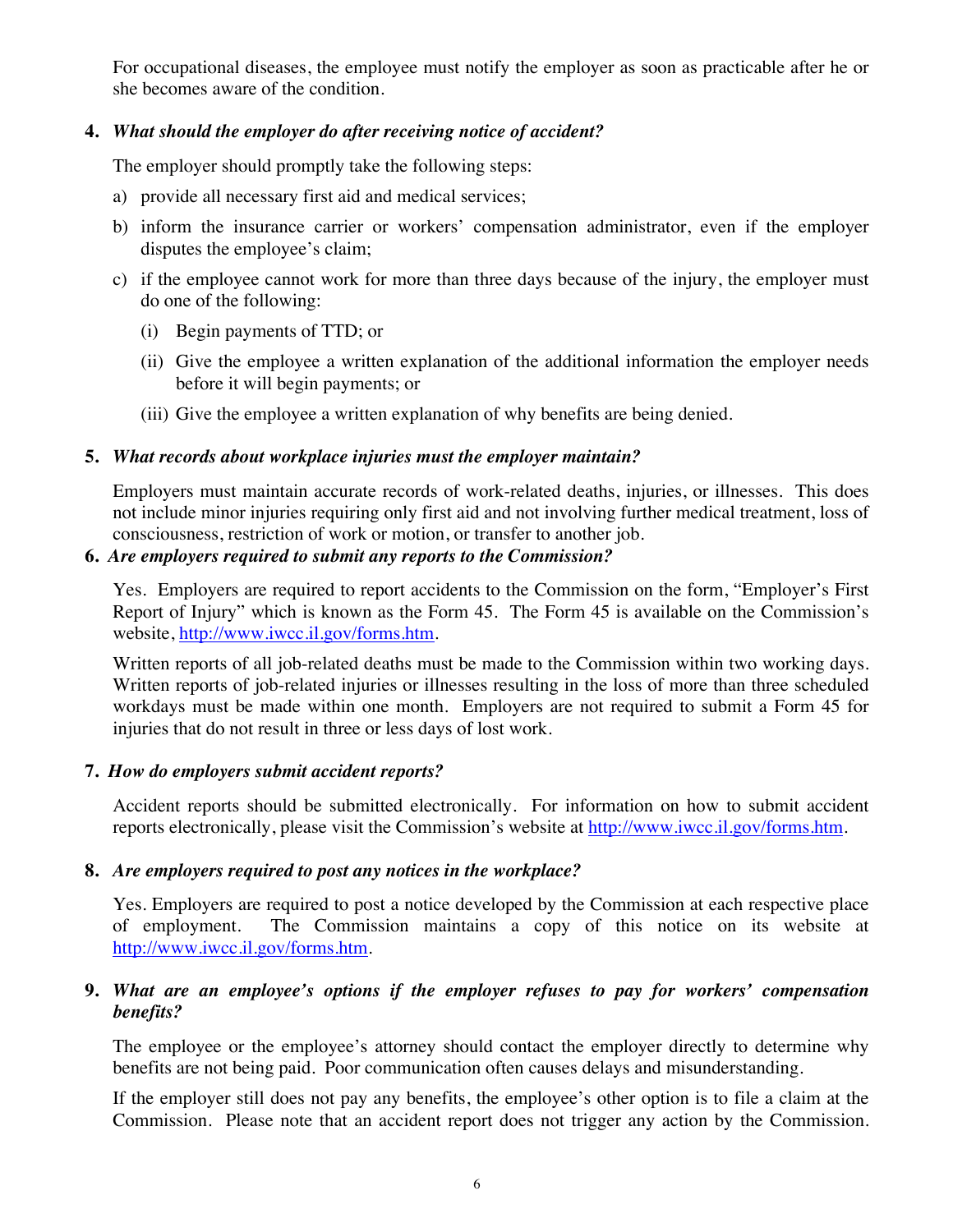The Commission becomes involved only if the employee files a claim and follows the procedures to request a hearing. For more information about the claims process at the Commission, please see the next section of the handbook.

# **10.** *Can an employee be fired for reporting an accident or filing a claim?*

It is illegal for an employer to harass, discharge, refuse to rehire, or discriminate in any way against an employee for exercising his or her rights under the law. Such conduct by the employer may give rise to a right to file a separate suit for damages in the circuit court.

An employee with a pending workers' compensation claim may still be disciplined or fired for other valid reasons.

#### **SECTION 3: Filing a Claim at the Commission**

#### **1.** *How is a claim filed at the Commission?*

To start your claim at the Commission, you must file three copies of the *Application for Adjustment of Claim*, along with a *Proof of Service* stating that a copy of the application was served upon the employer. Claims may be filed by mail or in person at any Commission office. You can find these forms on the Commission's website at http://www.iwcc.il.gov/forms.htm.

#### **2.** *Is there a filing fee for filing documents at the Commission?*

No. There are no fees for the forms or to file a claim.

#### **3.** *Where are the required claim forms at the Commission posted?*

All forms are posted on the Commission's website at http://www.iwcc.il.gov/forms.htm. These forms are available in Microsoft Word and Adobe Acrobat format and can be filled in on a personal computer.

#### **4.** *What happens after a claim is filed?*

The Commission assigns a case number and an arbitrator to the case. For cases in Cook County, cases are randomly assigned among the Chicago arbitrators. For cases outside of Cook County, cases are assigned to the hearing site closest to the site of the accident.

Every three months, the case will automatically be set for a status call. At the call, the parties may request a trial. If neither party requests a trial, the case is continued for another three months.

This rotation continues for three years. For the first three years after a case is filed, it is the parties' responsibility to move the case along. After three years, the arbitrator may dismiss the case at the status call unless the parties show there is a good reason to continue it.

It is important to realize that each arbitrator is responsible for thousands of cases, cannot monitor individual cases, and has no information as to whether benefits are or are not being paid. It is the parties' responsibility to track the case and take action when appropriate.

#### **5.** *How can I determine the status of a case at the Commission?*

The Commission maintains an online database of cases on its website. You can search that database by name or case number at http://www.iwcc.il.gov/caseinfo.htm.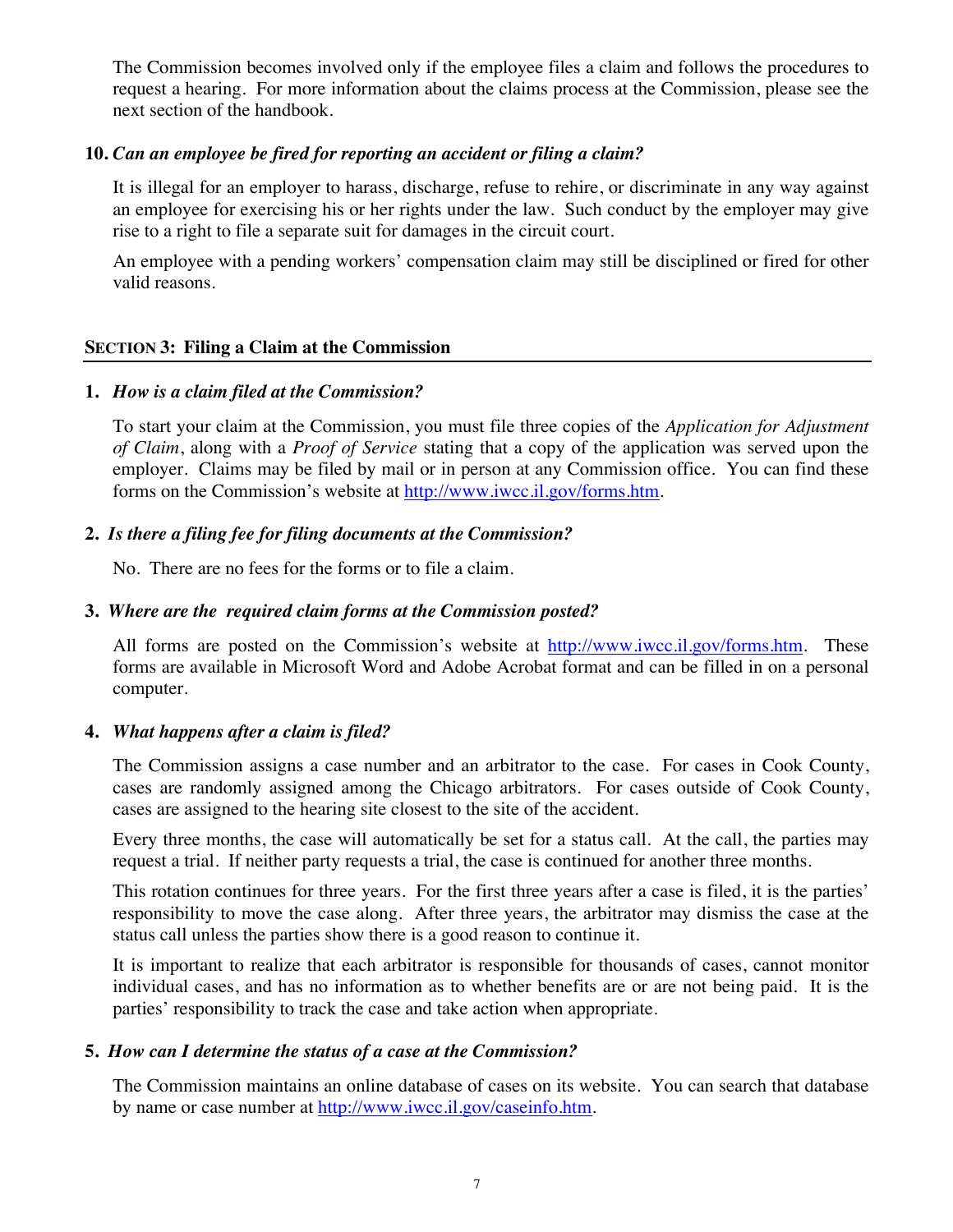#### **6.** *Is an employee required to file a claim at the Commission in order to receive benefits?*

No. However, many employees choose to file a claim. If the employee wants the Commission to order benefits to be paid, he or she must file a claim. An employee who is receiving benefits but is concerned about protecting his or her rights to receive future benefits may also wish to file a claim.

#### **7.** *What are the time limits for filing a claim at the Commission?*

Generally, an employee who fails to file a claim within the time limits loses his or her right to claim future benefits.

In most cases, the employee must file a claim within three years after an injury, death, or disablement from an occupational disease, or within two years of the last payment of TTD or a medical bill, whichever is later.

Some cases involving specific diseases or death of an employee have different time limits. You may wish to consult an attorney in those instances.

#### **8.** *Does the voluntary payment of benefits affect a claim?*

If the employee accepts benefits from their employer, he or she does not give up any rights under the law. Similarly, if the employer pays benefits, it does not waive its right to dispute the claim. Even if a claim is filed with the Commission after some benefits have been paid, the employer still has the right to contest its liability to pay any compensation at all.

# **9.** *Does the employee have to hire an attorney to file a claim?*

No, but in disputed cases, most employees and employers do hire attorneys.

If the employee does not hire an attorney, it is the employee's responsibility to keep track of the claim, appear at hearings when necessary, and present evidence at hearings that proves his or her eligibility under the law.

Arbitrators and commissioners must be neutral and are subject to the Code of Judicial Conduct. They cannot act as an advocate for the employee or for the employer.

The Commission cannot recommend attorneys. Employees seeking an attorney may wish to ask friends for a recommendation or call an attorney referral service. The Commission has a list of bar associations that make referrals at http://www.iwcc.il.gov/attys.pdf.

#### **10.** *How much can an attorney charge for their services on a workers' compensation case?*

The law limits the claimant attorney's fee:

- a) An attorney shall not charge any fee on payments the employer voluntarily made in a timely and proper manner for medical care, TTD, and any other compensation.
- b) The attorney's fee is limited to 20% of compensation recovered, up to 20% of 364 weeks of the maximum TTD benefit, unless a hearing is held and the Commission approves additional fees.
- c) If the employer made a written offer to the employee, the attorney may only charge a fee on the amount recovered in excess of this offer. In this case, the attorney's fee may exceed 20% of the additional amount recovered, but in no event may the fee exceed 20% of the total award.
- d) The attorney's fee must be stated on the *Attorney Representation Agreement* form, signed by the employee (or in death cases, by the beneficiaries) and approved by the Commission.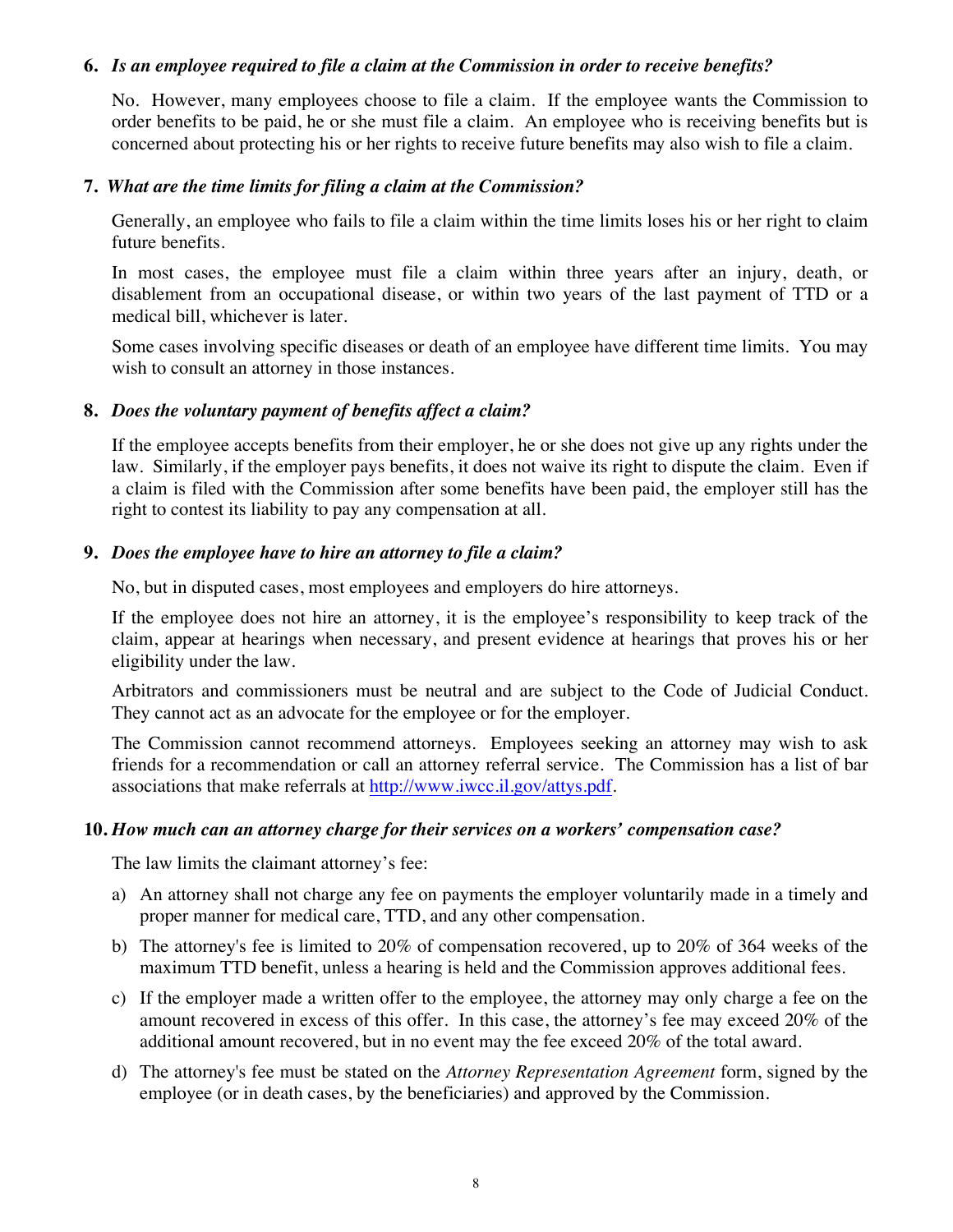# **11.** *What if the employee is dissatisfied with his or her attorney?*

The Commission cannot resolve problems between an injured employee and his or her attorney.

# **SECTION 4: Resolving a Dispute at the Commission**

# **1.** *What must the employee demonstrate to obtain an order from the Commission awarding benefits?*

In cases before the Commission, it is the employee's responsibility to prove he or she is eligible for benefits. The employer does not need to disprove an employee's claim. By law, the burden of proof rests with the employee.

# **2.** *What are the most commonly disputed issues in cases filed at the Commission?*

Some of the main issues in a workers' compensation case are listed below. The employee must prove all of them to qualify for benefits.

- a) Jurisdiction: on the date of the accident, the employer was subject to the Illinois Workers' Compensation or Occupational Diseases Act.
- b) Employment: on the date of the accident, a relationship of employee and employer existed between the parties.
- c) Accident or exposure: the employee sustained accidental injuries or was exposed to an occupational disease that arose out of and in the course of employment.
- d) Causal connection: the medical condition was caused or aggravated by the alleged accident or exposure.
- e) Notice: the employer received notice of the accident or exposure within the time limits set by law.

If the employee prevails on these issues, he or she will generally qualify for some benefit, but there may be other issues in dispute. For example, the parties may disagree over the extent of the employee's disability, or the employee's average weekly wage, or whether the medical treatments and/or bills were reasonable and necessary, or whether the employee is entitled to penalties.

# **3.** *How are claims before the Commission resolved?*

An arbitrator of the Commission will conduct a trial, relying on Illinois law, rules of evidence, precedent set by previous workers' compensation cases, and the *Rules Governing Practice Before the Commission*. A court reporter will make a record of the hearing.

Except for emergency hearings, an arbitrator cannot resolve a case until the employee has reached maximum medical improvement. Once the employee has healed to the extent possible, the parties need to prepare the case for trial by obtaining medical records, doctors' depositions, and other paperwork. By the time everything is ready for trial, it is not uncommon for one to two years to have elapsed since the filing of the claim with the Commission.

In order to proceed to a trial, a trial date must be requested at the arbitrator's status call. The schedules for arbitrator status calls are available at the Commission's website at http://www.iwcc.il.gov/calendars.htm. After the trial, the arbitrator will issue a decision within 60 days, stating the amount of benefits, if any, to which the employee is entitled.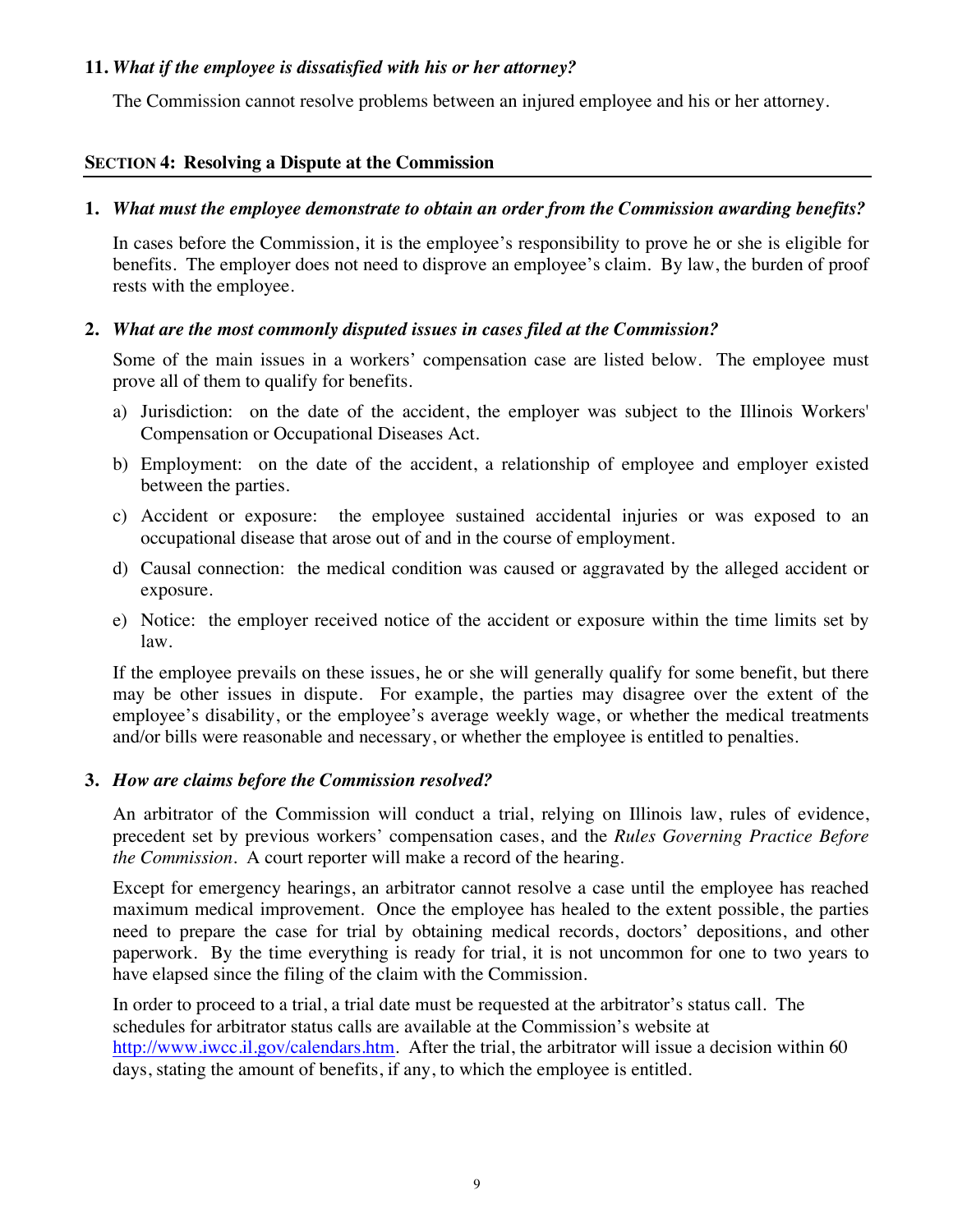# **4.** *Is there a way to get a quicker decision if there is an emergency?*

Yes. There are two methods of obtaining an emergency decision. They are commonly referred to 19(b) hearings and 19(b-1) hearings. For both 19(b) and 19(b-1) hearings, once the issues contained in the emergency process are decided, the case will go back on the arbitration call to resolve other issues in dispute, such as the degree of permanent disability.

# **19(b) Hearings**

Under Section 19(b) of the Workers' Compensation Act, the Commission is required to issue a decision within 180 days of the date the *Petition for Review* was filed.

An employee who claims to be owed medical or compensation benefits may file a 19(b) petition, regardless of whether the employee is working.

An employer that is paying TTD may also file a 19(b) petition, as long as it keeps paying TTD until:

- a) the arbitrator rules on the petition;
- b) the employee's medical provider releases him or her back to regular work; or
- c) the employee starts work of any kind.

Neither the employee nor the employer is entitled to a 19(b) hearing if the employee has returned to work and the only benefit in dispute amounts to less than 12 weeks of TTD.

# **19(b-1) Hearings**

Under Section 19(b-1), the Commission is required to issue a decision within 180 days, but it should be noted that there are many technical requirements to this process.

An employee who claims to be unable to work as the result of an injury and who is not receiving medical benefits or TTD may file a 19(b-1) petition to obtain a quick ruling on the medical care and/or TTD issues.

# **5.** *Is it possible to appeal the arbitrator's decision?*

Yes. The employee and the employer each have the right to appeal a decision. A panel of three commissioners (usually called the Commission) will review the arbitrator's decision, as well as the evidence and transcript of the trial. Both sides may submit written arguments to the Commission. The Commission will then conduct a hearing (called an oral argument) at which the parties may present a brief, 5-10 minute argument for their position. The Commission is required to issue its decision within 60 days.

# **6.** *Does the employer have to pay the award for benefits while the appeal is pending?*

While an appeal is pending, the employer is not required to pay the benefits awarded by the arbitrator. If the case is ultimately resolved completely in the employee's favor, interest will be added to the award, based on governmental bond rates at the time of the decision. There is also a  $1\%$ per month interest charge on medical bills, payable to the medical provider.

# **7.** *Is there any way to appeal the Commission's decision?*

Commission decisions are final for cases involving employees of the State of Illinois. In all other cases and for cases involving Workers' Compensation Commission employees, either party may appeal to the circuit court, which may result in further appeals to the Appellate Court, and in some cases, to the Illinois Supreme Court. A chart at the end of this section illustrates the process.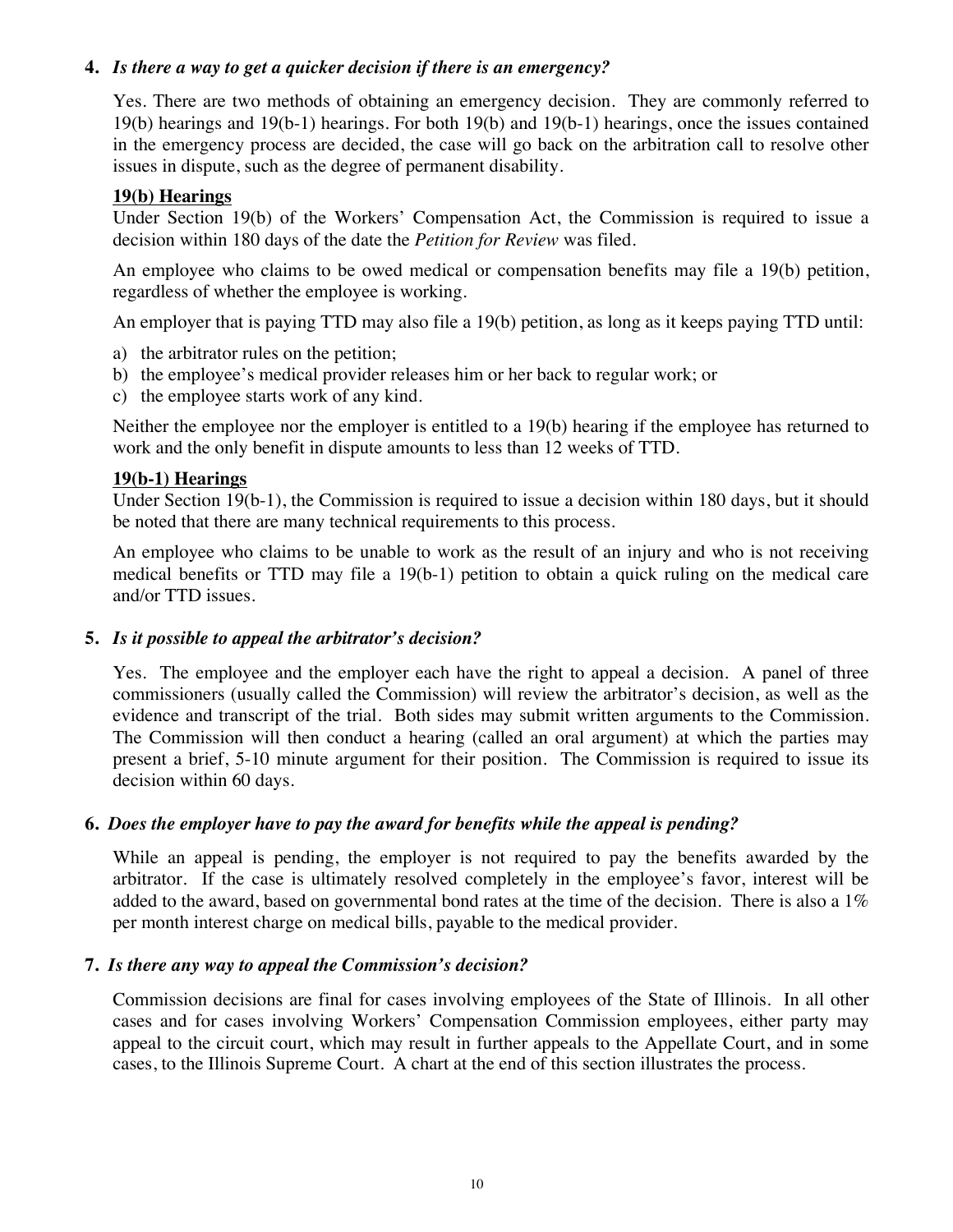# **8.** *Is there any other way to resolve disputes?*

As in other court systems, most cases filed at the Commission are resolved through a compromise settlement between the parties. For cases at the Commission, these arrangements are referred to as "settlement contracts." A settlement contract is an agreement between the employee and the employer to close a claim in exchange for an agreed-upon amount of money.

# **9.** *Why do employers and employees enter into settlement contracts?*

By settling a case, the employee avoids the risk of either getting no compensation or less than is provided in the settlement, and the employer avoids the risk of paying more. Usually, cases are resolved faster by settlement than by trial. On average, a settlement is approved approximately two years after a claim is filed.

#### **10.** *How do employers and employees enter into settlement contracts?*

If the employer and employee reach an agreement, they should write down the terms of their agreement on the Commission's Settlement Contract form and present it for approval to the arbitrator assigned to the case. A settlement is not legally binding unless the Commission approves it.

An employee who does not have an attorney (called a "pro se" petitioner) must appear in person before the arbitrator who, before approving it, will review the settlement and make sure it is fair and that the employee understands its effect. Please note that the arbitrator will act as a neutral adjudicator, not as the employee's advocate.

#### **11.** *Are there any consequences to a settlement contract?*

 It is important for all parties to review a settlement contract carefully. An approved settlement contract generally terminates the employee's rights to any future cash or medical benefits, even if his or her condition worsens. If the parties want to keep a benefit open, this should be clearly stated in the settlement contract.

# **12.** *Can a settlement be made without the Commission's approval?*

 A settlement that is made without Commission approval does not close out the employee's rights, and the time in which an employee may file a claim with the Commission is extended indefinitely.

Any settlement contract made within seven days of the injury is presumed to be fraudulent.

#### **13.** *What is a lump sum settlement?*

The Workers' Compensation Act also allows for settlements that pay an injured employee in a single payment. Lump sum settlements may end other rights. It is important to read any settlement carefully and consult an attorney for legal advice.

# **14.** *Does a decision or settlement close a case forever?*

A settlement contract usually closes a case forever unless the parties specifically state otherwise in the terms of the settlement contract. The following changes may occur after a decision or settlement is approved:

a) At any time after a decision, the employee may request additional medical services that are reasonably required to cure or relieve the effects of the injury or disease. If the employer does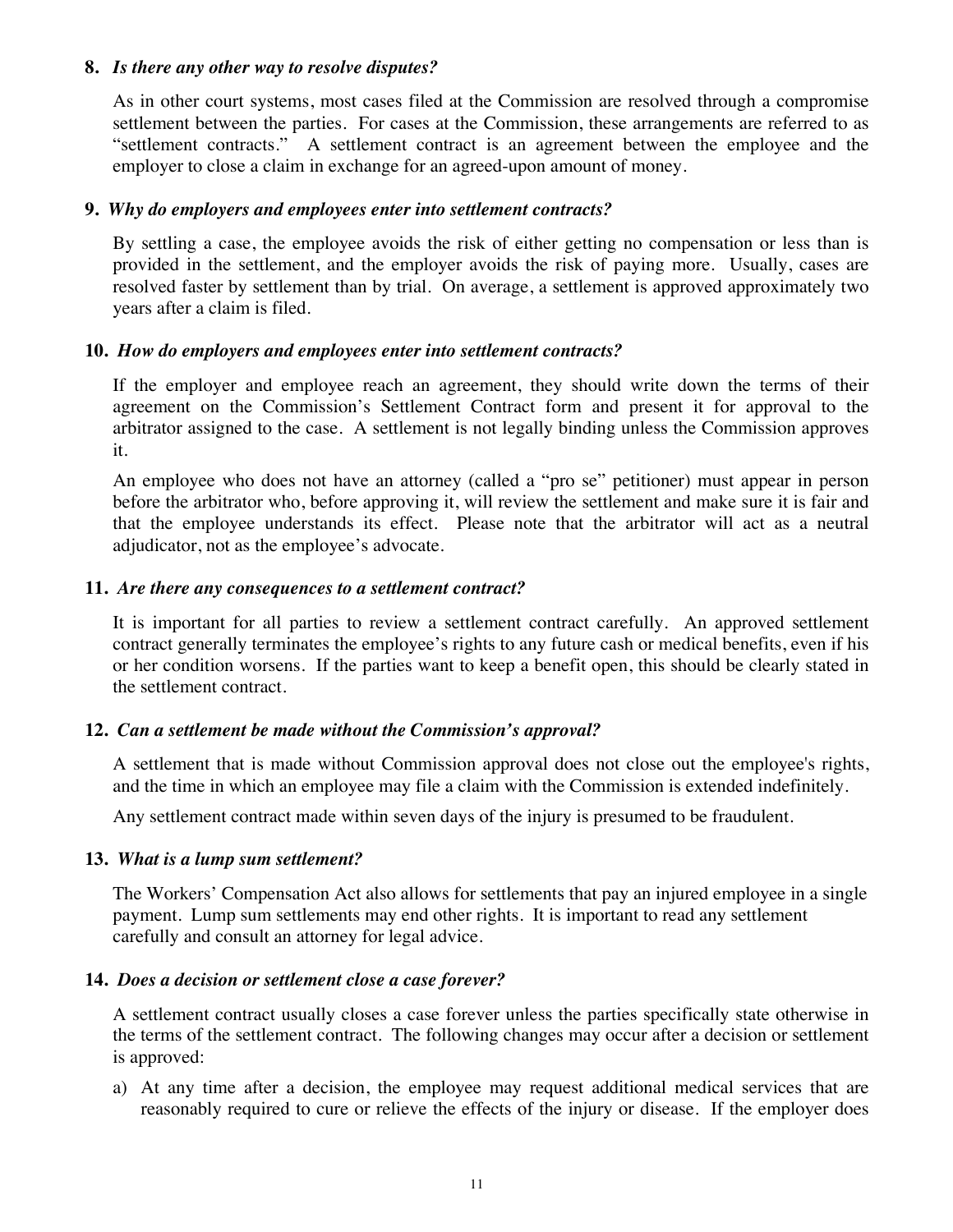not agree to the request, the employee may file a petition asking the Commission to resolve the dispute.

- b) Within 30 months after the Commission issues a decision or approves a settlement contract payable in installments, if an employer can show that the disability has decreased, it may file a petition for a reduction in benefits. Conversely, if an employee can show that the disability has increased, he or she may file a petition for additional benefits.
- c) Within 30**-**60 months after the Commission issues a decision or approves a settlement contract payable in installments for wage differential benefits, if an employer can show that the disability has decreased, it may file a petition for a reduction in benefits. Conversely, if an employee can show that the disability has increased, he or she may file a petition for an increase in benefits.
- d) Anytime after the Commission issues a decision for permanent total disability, if the employer can show that the employee is no longer totally disabled, the employer may petition the Commission for an order terminating the PTD payments.

# **15***. What if the Commission awards benefits, but the employer won't pay?*

The employee may take one or more of the following actions:

- a) file a petition in the circuit court, asking the court to order payment under Section  $19(g)$  of the Act;
- b) file a petition with the Commission for penalties and/or attorneys' fees for delay in payment, as appropriate, under Sections 16, 19(k), and/or 19(l) of the Act;
- c) file a petition with the Commission alleging a policy of delay or unfairness by the insurer or selfinsurer under Section 4(c) of the Act; or
- d) call the Consumer Services Division of the Illinois Department of Insurance (toll-free 866/445- 5364 or 217/782-4515).

# **16.** *Where are hearings held?*

Arbitrators hold hearings at numerous sites around Illinois. The employee and named employer on a claim will receive a notice from the Commission indicating the hearing site where the status hearings for the case are to be held.

 For cases that have been appealed to the Commission after a decision has been entered by an arbitrator, the commissioners hold oral arguments in Springfield and Chicago.

For a complete schedule and list of hearing sites, please visit the Commission's website at http://www.iwcc.il.gov/calendars.htm.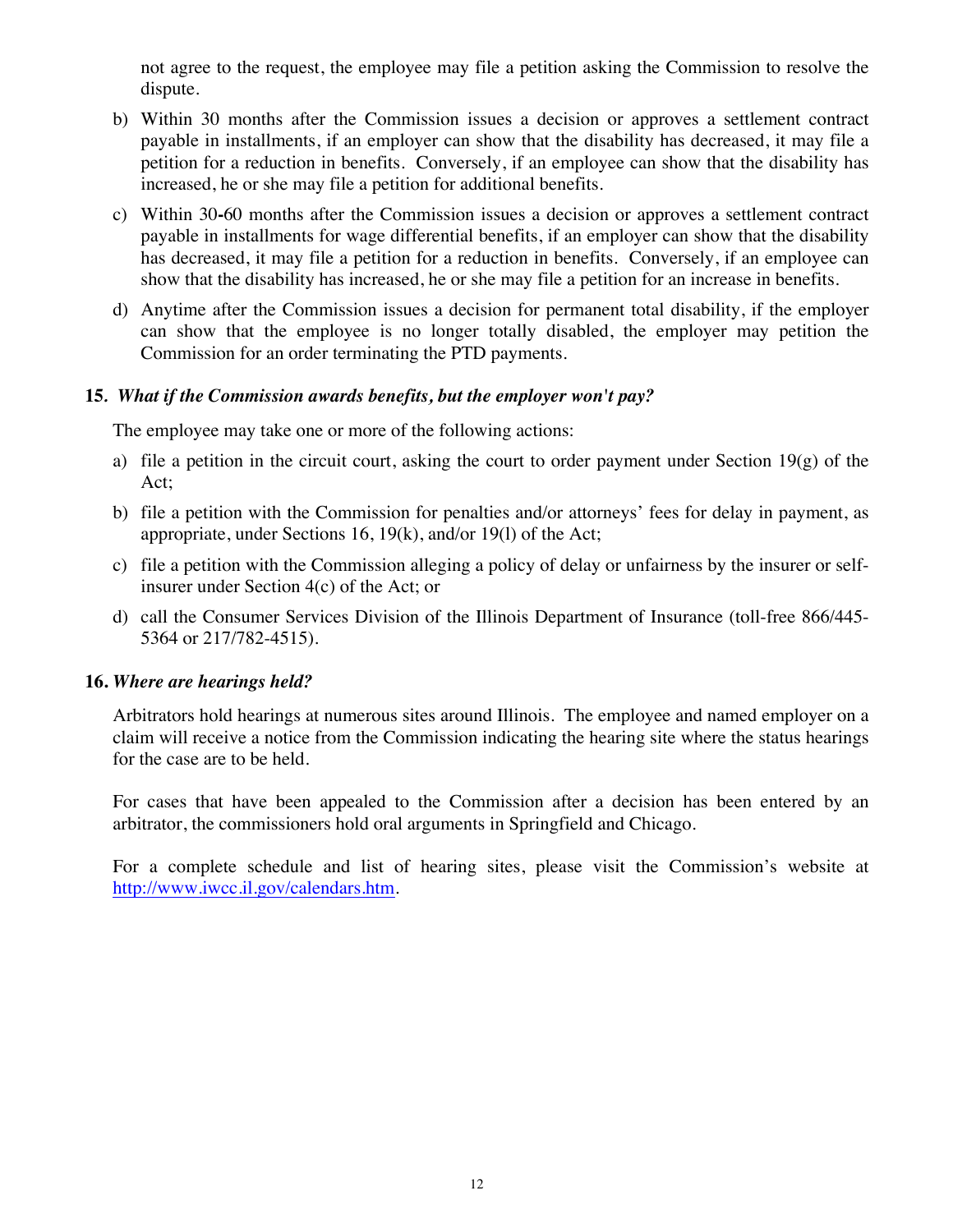#### **Flow Chart of Dispute Resolution Process**



*Note:* Cases can go back and forth. There are also many other processes to hear various motions, insurance compliance cases, etc.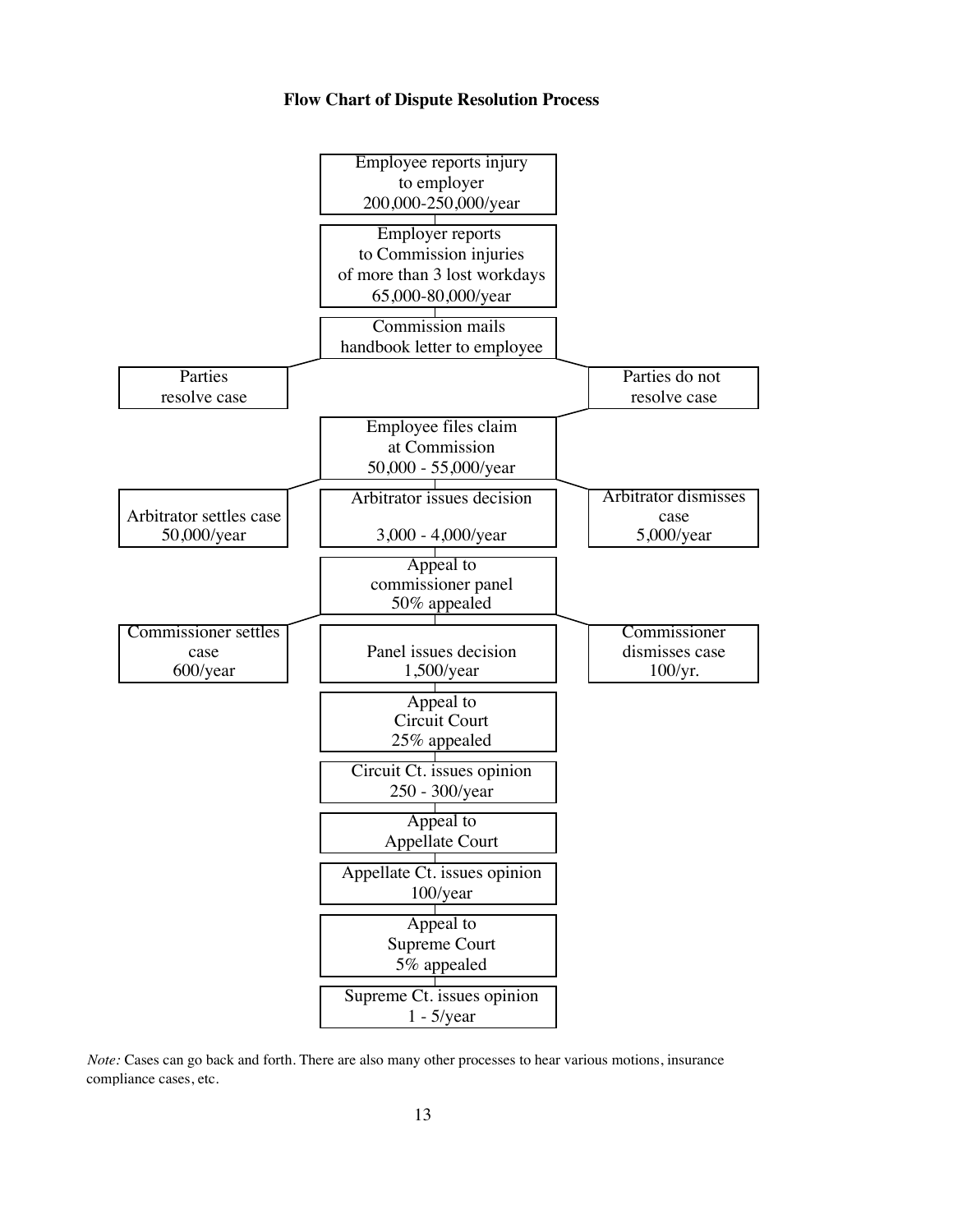# **1.** *What medical benefits are covered under the Act for work-related injuries?*

The employer is required to pay for all medical care that is reasonably necessary to cure or relieve the employee from the effects of the injury. This includes, but is not limited to first aid, emergency care, doctor visits, hospital care, surgery, physical therapy, chiropractic treatment, pharmaceuticals, prosthetic devices, and prescribed medical appliances.

The cost of devices, such as a shoe lift or a wheelchair, may be covered. If the work injuries result in a disability that requires physical modifications to the employee's home, such as a wheelchair ramp, the employer may have to pay those costs as well.

# **2.** *Who pays for the medical care?*

If the employer does not dispute a medical bill, it will pay the medical provider directly. The employee is not required to pay co-payments or deductibles, unless the service is covered under a group health plan

# **3.** *Can a doctor send the employee a bill for the medical care for a work-related injury while a case is pending at the Commission?*

While a case is pending at the Commission, the provider cannot try to collect payment from the employee once the employee notifies the provider that he or she has filed a claim with the Commission to resolve this dispute. This is a practice known as "balance billing."

The provider may send the employee reminders of the outstanding bill, and ask for information about the case such as the case number and status of case. If the employee does not provide the information within 90 days of the date of the reminder, the provider may resume its efforts to collect payment.

# **4.** *Can the employee choose a doctor or hospital from which to receive treatment?*

Generally, the employee may choose the provider where he or she seeks treatment. However, there may be some limitations both on the number of providers seen by the employee or on which particular providers that an employee may choose. The employee must choose carefully so that he or she does not end up becoming personally responsible for medical bills.

The employee's choice of provider will be limited to a selected network of providers if an employer has established what is called a Preferred Provider Program or "PPP." If there is a PPP, the employee has a choice of two physicians from the network within the PPP.

If an employer does not have a PPP, then the employee has a choice of any two providers. This does not include referrals from those two providers. First aid and emergency care are not considered to be one of the employee's two choices. Nonemergency care obtained before the employee reports the injury to the employer does not count as one of the two choices.

# **5.** *How will an employee know if their employer has a PPP?*

If an employer has established a PPP, it must inform the employee about the PPP in writing on a form that is promulgated by the Commission.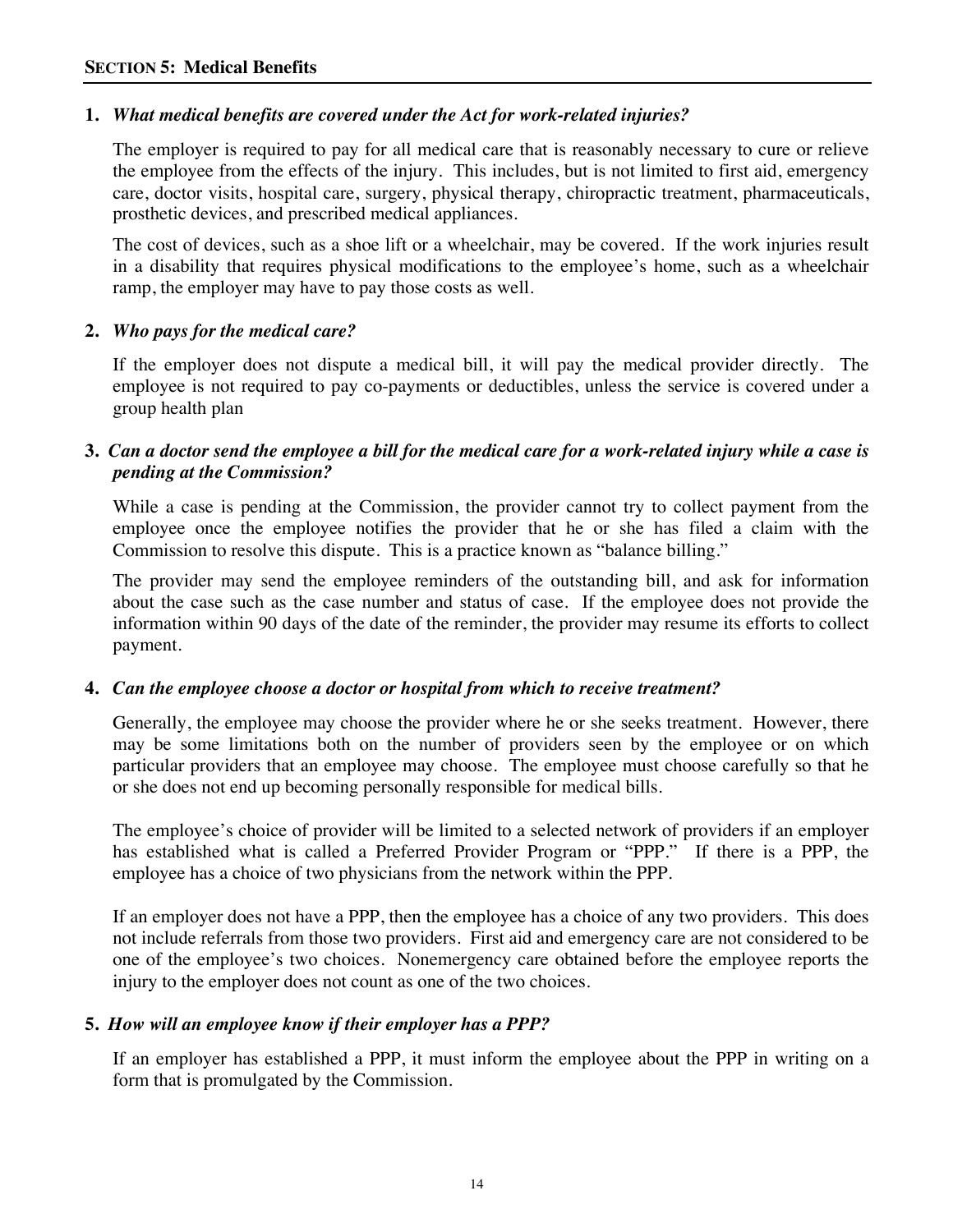# **6.** *Is an employee only allowed to choose providers from the PPP network?*

The employee may decline participation in the PPP at any time by sending the employer a written statement. If the employee declines participation, it counts as one of the two choices of medical providers.

If the employee declines participation in the PPP, the employee may choose any doctor or hospital, and go to any doctor to whom the employee is referred by that provider. If the employee wishes to see another chain of providers, however, the employer must approve.

# **7.** *What if the employee believes the PPP or the second choice of provider is providing improper or inadequate medical care?*

In this situation, the employee may petition the Commission. If the Commission finds the provider's care is improper or inadequate, the employee may choose a provider at the employer's expense.

# **8.** *Where can employers obtain the form informing employees about its PPP?*

This form is available on the Commission's website at http://www.iwcc.il.gov/forms.htm .

# **9.** *As long as the employee stays within the limits on their choice of provider, will the employer then pay for all medical care?*

Employers may use other methods under the Workers' Compensation Act to evaluate or challenge the necessity of medical care sought by an injured employee.

An employer may perform what is called a "utilization review," which is a review of the employee's past, present, and future medical treatments related to the work injury, and analyze the necessity of those treatments. The Commission will consider the utilization review finding, along with all other evidence, when determining whether a treatment was reasonably necessary.

If the Commission finds that a medical treatment was not reasonably necessary, the employer will not be responsible for paying the bill. The employee is not responsible for any treatment the Commission finds to be excessive or unnecessary. The employee may be held responsible for treatment that is deemed not covered under the Act.

# **10.** *What are the employee's responsibilities regarding medical care?*

The employee should take the following steps in terms of medical care:

- a) Seek first aid or medical attention immediately after the injury or the point at which gradual symptoms first begin affecting physical activities at work or at home.
- b) Cooperate with the doctors and make efforts to achieve a complete recovery and full return to work, if possible. An employee may lose their eligibility for benefits for injurious or unsanitary activities.
- c) Tell the medical providers that the treatment is for a work-related condition. This lets the providers know that the employer is responsible for the medical bill.
- d) Give the employer the name and address of the doctor or hospital chosen. If the employee changes providers, the employee should again notify the employer.

The employee must also give the employer enough medical information for the employer to determine whether to accept or deny the claim. This includes all medical records relevant to the condition for which benefits are sought. An employee is not required to give anyone free access to his or her doctor or medical records, however.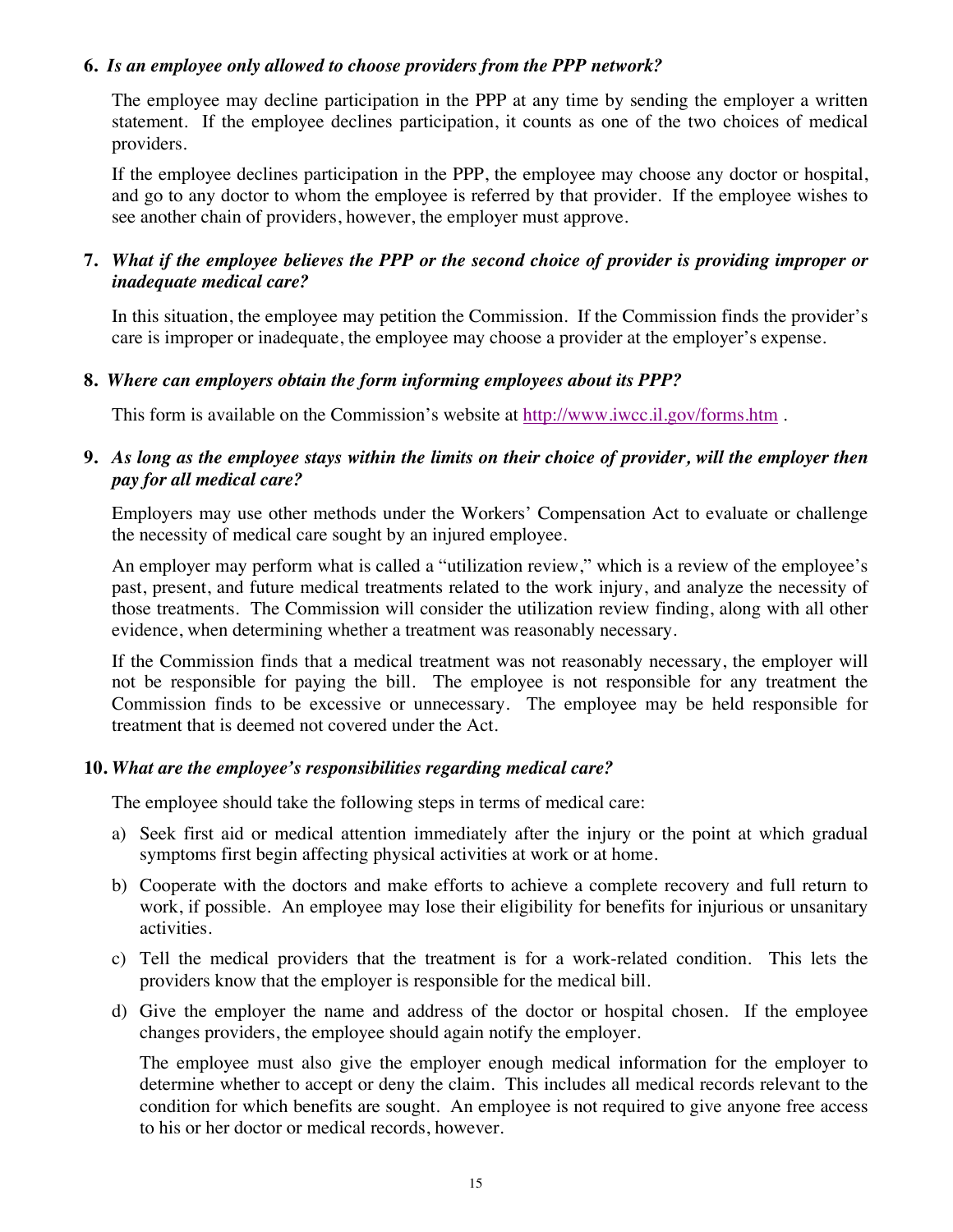The employer is not required to provide benefits if it does not receive the medical information necessary to determine the employee's medical status and fitness to work.

# **11.** *What if an injured employee has religious beliefs that prevent him or her from seeking medical treatment?*

If an employee and employer agree in writing, and if the employee submits to all physical examinations required by the Act, the employee may, in good faith, rely on treatment by prayer or spiritual means alone in accordance with the tenets and practice of a recognized church or religious denomination. An injured employee who denies treatment in accordance with this provision will not suffer any loss or reduction of workers' compensation benefits.

#### **12.** *Does an employee have to allow employer-hired case managers to manage his or her care?*

No. An employee may, without penalty, refuse or limit the involvement of nurses or case managers hired by the employer. The employee is obligated to provide medical records that are relevant to the case, but otherwise an employee's medical care is confidential.

While case management is not mandatory, an employee may find the assistance of case management helpful.

#### **13.** *Can the employer ask for an evaluation of an employee by its own doctor?*

Yes. The employer may order a full medical exam by the doctor of its choice. The employer must provide notice of the exam to the employee and the exam must be at a time and place reasonably convenient for the employee. If submitting to the examination causes the employee loss of wages, the employer must provide reimbursement for the wages and also the expense of travel and meals.

#### **14.** *Can the employee review the examiner's report?*

The employer's doctor must give both parties the examiner's report as soon as practicable, but not less than 48 hours before an arbitration hearing.

#### **15.** *How are prices for medical care determined?*

Most treatments that are covered under the Act and were provided on or after February 1, 2006, are subject to a medical fee schedule. The employer shall pay the lesser of the provider's actual charge or the amount set by the fee schedule.

If, however, an employer or insurance carrier contracts with a provider for the purpose of providing services under the Act, the rate negotiated in the contract shall prevail.

The schedule is posted on the Commission's website. Please also refer to the law, rules, *Instructions and Guidelines*, and the "Medical: Frequently Asked Questions" web page at www.iwcc.il.gov/faqmed.htm.

#### **SECTION 6: Temporary Total Disability (TTD) Benefits**

#### **1.** *What are temporary total disability (TTD) benefits?*

TTD is the benefit that an injured employee receives during the period in which the employee is either: (a) temporarily unable to return to any work, as indicated by his or her doctor, or (b) is released to do light-duty work but whose employer is unable to accommodate him or her.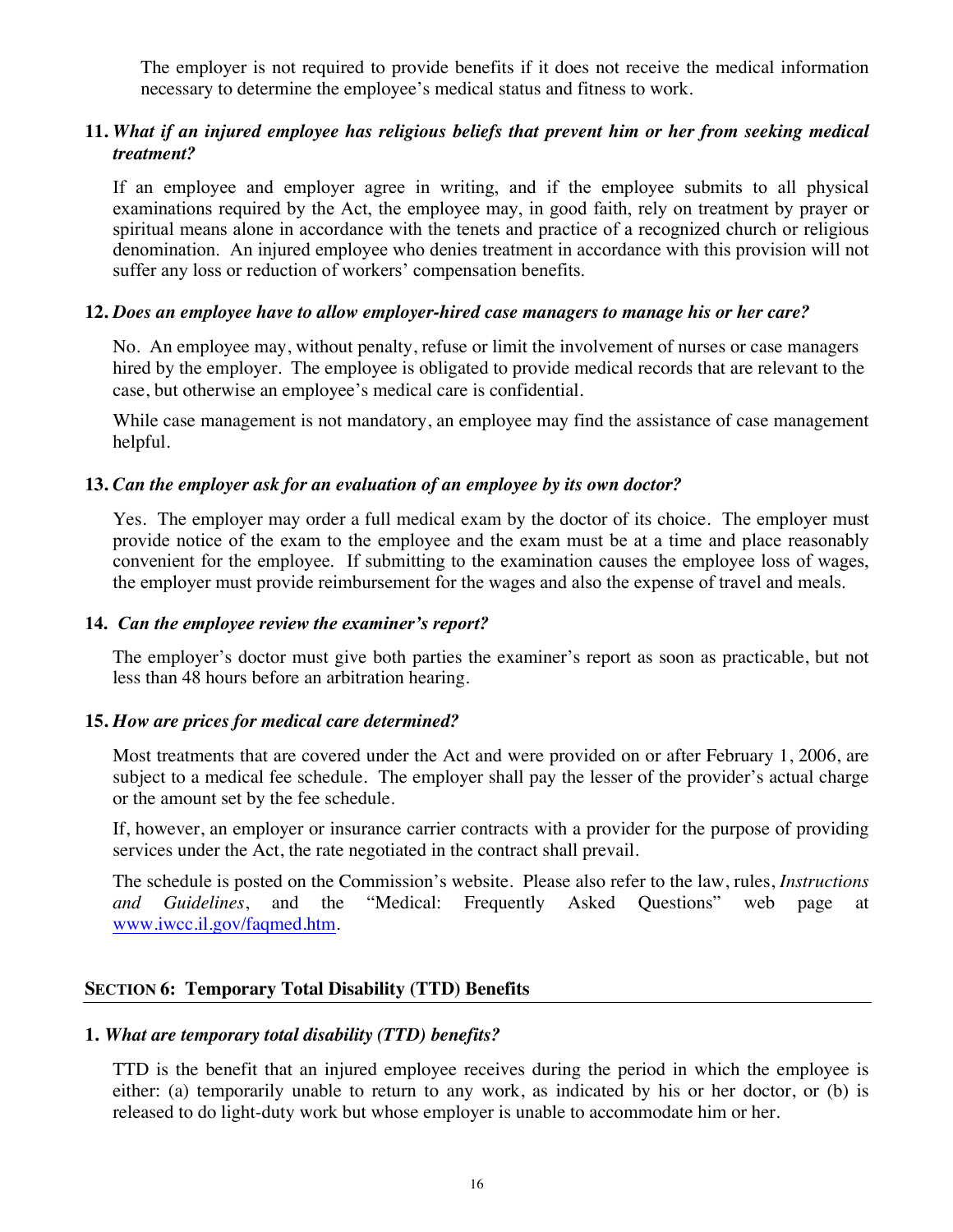# **2.** *How long can an employee receive TTD benefits?*

The employer pays TTD benefits to an injured employee until the employee has returned to work or has reached maximum medical improvement or "MMI."

# **3.** *How is the amount of the TTD benefit calculated?*

The TTD benefit is two-thirds (66 2/3%) of the employee's average weekly wage, subject to minimum and maximum limits. The minimums and maximums for TTD are available in Commission offices and online at www.iwcc.il.gov/benefits.htm.

# **4.** *How is the employee's average weekly wage (AWW) calculated?*

The calculation of AWW can be complicated and will depend on the facts of each case. Generally, AWW is based on the employee's gross (pre-tax) wages during the 52 weeks before the date of injury or exposure. However, the calculation of AWW may be affected by many different factors, including, but not limited to: if the employee had more than one job at the time of the injury, worked less than 52 weeks, or on a casual basis.

# **5.** *Is there a waiting period for TTD benefits?*

TTD is not paid for the first three lost workdays, unless the employee misses 14 or more calendar days due to the injury.

#### **6.** *When is TTD paid?*

The employer should make the first TTD payment within 14 days after receiving notice of the injury. Since delays are common, to facilitate the prompt payment of benefits, we encourage the employee to give the employer a written demand for TTD benefits along with the doctor's note.

If the employer does not pay promptly and cannot justify the delay, the employee may petition the arbitrator to order the employer to pay penalties and/or attorneys' fees to the employee.

The employer should pay TTD at the same interval the employee was paid before the injury (e.g., weekly or biweekly).

If an employer stops paying TTD before the employee returns to work, it must give the employee a written explanation no later than the date of the last TTD payment. If the employer fails to provide this explanation, the employee may petition the arbitrator to assess penalties and/or attorneys' fees.

# **SECTION 7: Temporary Partial Disability (TPD) Benefits**

#### **1.** *What are temporary partial disability (TPD) benefits?*

TPD is the benefit that may be received during the period in which an injured employee is still healing and is working light duty, on a part-time or full-time basis, and earning less than he or she would earn in the pre-injury employment. The employer pays TPD benefits to an injured employee until the employee has returned to his or her regular job or has reached maximum medical improvement.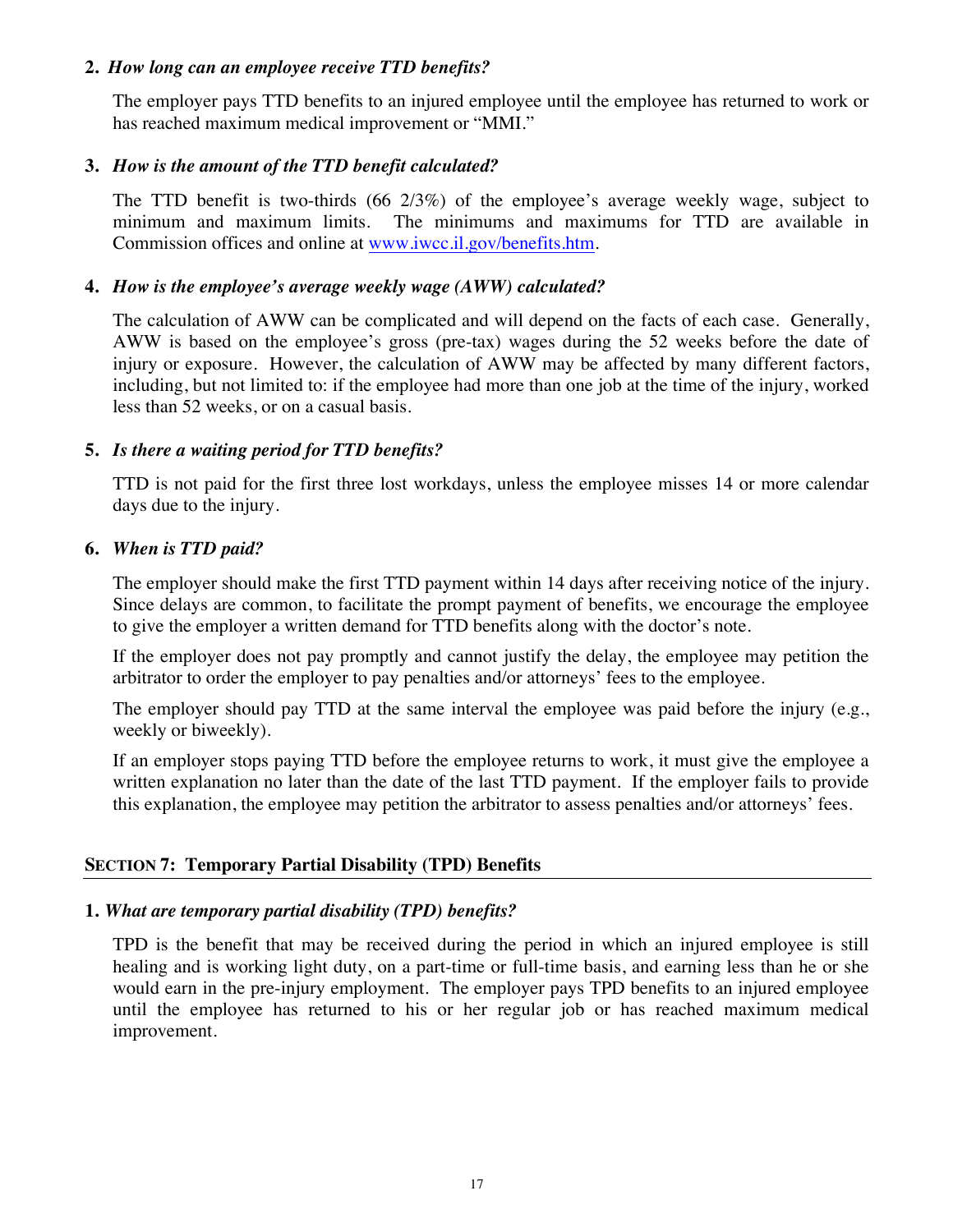# **2.** *How is the TPD benefit calculated?*

For injuries that occurred **before June 28, 2011**, the TPD benefit is two-thirds (66 2/3%) of the difference between the average amount the employee would be able to earn in the pre-injury job(s) and the net amount he or she earns in the light-duty job.

For injuries that occurred **on or after June 28, 2011**, the TPD benefit is two-thirds (66 2/3%) of the difference between the average amount the employee would be able to earn in the pre-injury job(s) and the gross amount he or she earns in the light-duty job.

Example:

An employee was earning \$900/week at the time of injury. While the employee was off work and recuperating, the pay for the job increased to \$925/week. The employee returns to a light-duty job and earns \$500/week.

| Pre-injury average weekly wage $(AWW)$ = |                                  | \$900 |
|------------------------------------------|----------------------------------|-------|
| Current AWW of pre-injury job            |                                  | \$925 |
| Post-injury gross pay                    |                                  | \$500 |
| Wage differential $=$                    | $\$925 - \$500 =$                | \$425 |
| <b>TPD</b>                               | \$425 X 66 2/3\% = \$283.33/week |       |

The minimums and maximums for TPD are available in Commission offices and online at www.iwcc.il.gov/benefits.htm.

#### **3.** *Who is eligible for the TPD benefit?*

Individuals whose injuries occurred on or after February 1, 2006 are eligible to receive TPD benefits.

#### **SECTION 8: Vocational Rehabilitation/Maintenance Benefits**

#### **1.** *What is vocational rehabilitation?*

Vocational rehabilitation includes but is not limited to counseling for job searches, supervising a job search program, and vocational retraining, including education at an accredited learning institution.

#### **2.** *When is the employee entitled to vocational rehabilitation?*

If the employee cannot return to the pre-injury job, the employer must pay for treatment, instruction, and training necessary for the physical, mental, and vocational rehabilitation of the employee, including all maintenance costs and incidental expenses. The employee must cooperate in a reasonable rehabilitation program.

The employee may choose the provider of such reasonable vocational rehabilitation services or may accept the services of a provider selected by the employer.

# **3.** *What benefit is the employee entitled to while participating in an approved vocational rehabilitation program?*

An employee is entitled to maintenance benefits, plus costs and expenses incidental to the vocational rehabilitation program.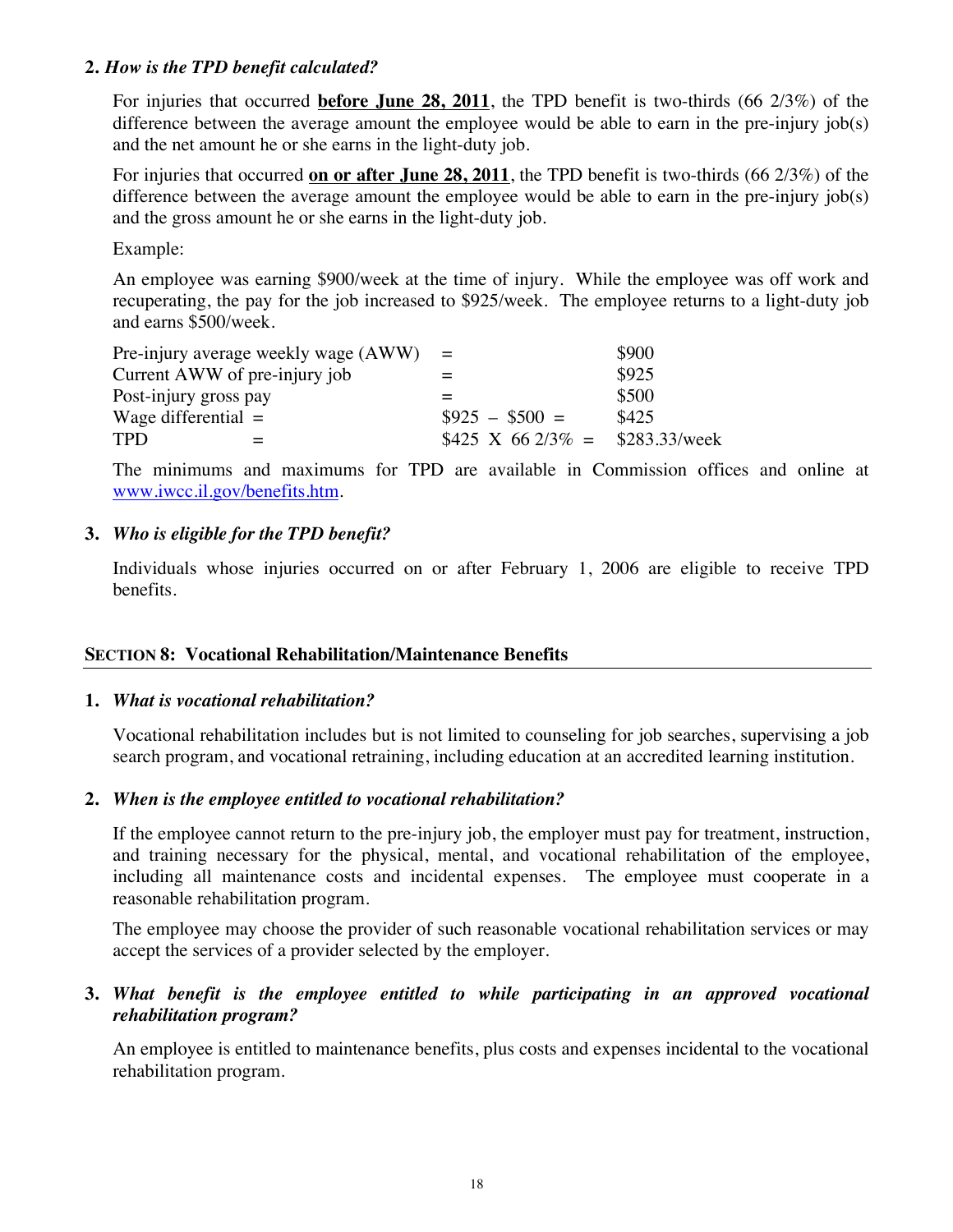# **4.** *How is the maintenance benefit calculated?*

The maintenance benefit shall not be less than the employee's TTD rate.

# **5.** *Who is eligible for the maintenance benefit?*

Individuals whose injuries occurred on or after February 1, 2006 are eligible for the maintenance benefit.

#### **SECTION 9: Permanent Partial Disability (PPD) Benefits**

#### **1.** *What is permanent partial disability (PPD)?*

# PPD is:

- a) the complete or partial loss of a part of the body; or
- b) the complete or partial loss of use of a part of the body; or
- c) the partial loss of use of the body as a whole.

"Loss of use" is not specifically defined in the law, but it generally means the employee is unable to do things he or she was able to do before the injury.

The Commission cannot make a PPD determination until the employee has reached maximum medical improvement or "MMI." PPD is paid only if the job-related injury results in some permanent physical loss.

# **2.** *What types of PPD benefits are awarded by the Commission?*

There are four types of PPD benefits:

# **a. Wage differential (Section 8(d)(1) of Workers' Compensation Act)**

If, due to the injury, the employee obtains a new job that pays less than the pre-injury employment, he or she may be entitled to receive a wage differential award. The wage differential award is two-thirds (66 2/3%) of the difference between the amount the employee earns in the new job and the amount he or she would be earning in their prior employment.

For injuries that occur before September 1, 2011, benefits shall be paid for the life of the employee. For injuries that occur on or after September 1, 2011, benefits shall be paid for five years after the date of the award or until the employee reaches age 67, whichever is later.

An employee may be compensated for either the loss of wages or the permanent disability related to the same injury, but not both.

#### **Example:**

An employee was earning \$1,000/week at the time of injury. While the employee was off work and recuperating, the pay for the job increased to \$1,040/week. Due to the injury, the employee can only find a job that pays \$500/week.

| Pre-injury average weekly wage $(AWW) =$ |                        | \$1,000    |
|------------------------------------------|------------------------|------------|
| Current AWW of pre-injury job            |                        | \$1,040    |
| AWW of post-injury job                   |                        | \$500      |
| Wage differential                        | $=$ \$1,040 - \$500 =  | \$540      |
| PPD benefit                              | $=$ \$540 X 66 2/3\% = | \$360/week |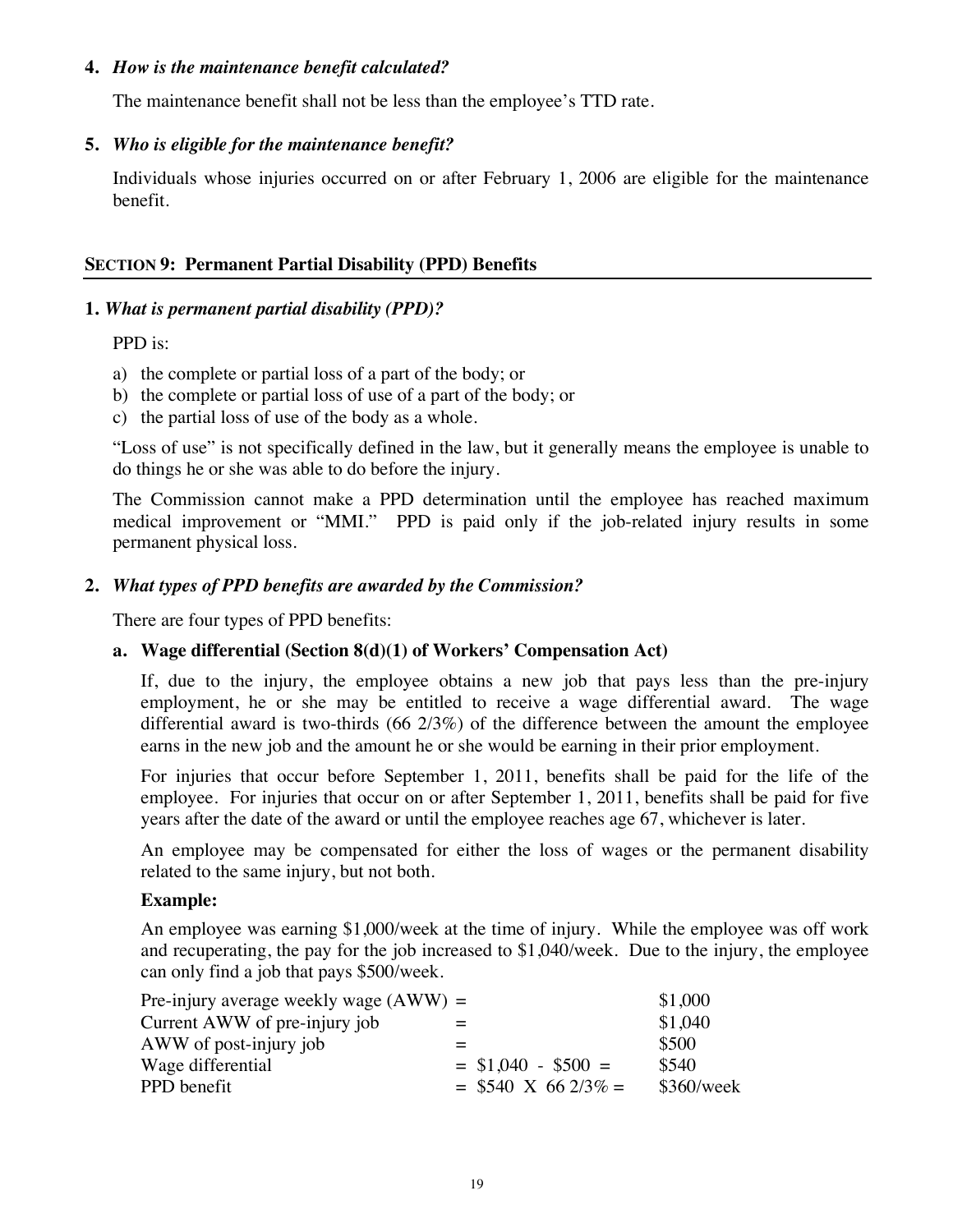# **b. Schedule of injuries (Section 8(e) of Workers' Compensation Act)**

The Act sets a value on certain body parts, expressed as a number of weeks of compensation for each part. (See the chart at the end of this section). The number of weeks is then multiplied by 60% of the employee's AWW.

If a body part is amputated or if it cannot be used at all, that represents a 100% loss, and the employee is awarded the entire number of weeks listed on the chart. If the employee sustains a partial loss, the benefit is calculated by multiplying the percentage of loss by the number of weeks listed.

# **Example:**

An employee earning \$500 per week injures his or her thumb, and it is later determined there is a 10% loss of the use of the thumb.

| PPD weekly rate | $=$ \$500 X 60% $=$               | \$300 |
|-----------------|-----------------------------------|-------|
| Number of weeks | $= 76$ weeks $X 10\% =$           | -76   |
| PPD benefit     | $= 7.6$ weeks X $\$300 = \$2,280$ |       |

# **c. Non-schedule injuries (person as a whole) (Section 8(d)2)**

If the condition is not listed on the schedule of injuries, but it imposes certain limitations, the employee may be entitled to a percentage of 500 weeks of benefits, based on the loss of the person as a whole. The number of weeks is then multiplied times 60% of the employee's AWW.

# **Example:**

An employee earning \$500/week suffers a back injury that is determined to have caused a 10% loss of the person as a whole.

| PPD weekly rate | $=$ \$500 X 60% $=$              | \$300 |
|-----------------|----------------------------------|-------|
| Number of weeks | $= 500$ weeks $X10\% = 50$ weeks |       |
| PPD benefit     | $= 50$ weeks X \$300 = \$15,000  |       |

# **d. Disfigurement (Section 8(c) of Workers' Compensation Act)**

An employee who suffers a serious and permanent disfigurement to the head, face, neck, chest above the armpits, arm, hand, or leg below the knee, is entitled to a maximum of 162 weeks of benefits at the PPD rate. The number of weeks is then multiplied by 60% of the employee's AWW.

A scar must heal for at least six months before a hearing to assess the disfigurement can be held.

An employee may not collect compensation for disfigurement and the loss of use for the same body part. For example, a person who undergoes carpal tunnel surgery and is found to have experienced some loss of use, may be awarded a benefit based on the body part or on the disfigurement from the surgery scars, but not both.

# **3.** *How is the level of disability assessed?*

For injuries occurring before September 1, 2011, the Commission evaluates the physical impairment and the effect of the disability on the injured employee's life. Factors that may be considered include the individual's age, skill, occupation, training, inability to engage in certain kinds of activities, pain, stiffness, or limitation of motion.

For injuries occurring on or after September 1, 2011, the Commission bases the determination of disability on five factors: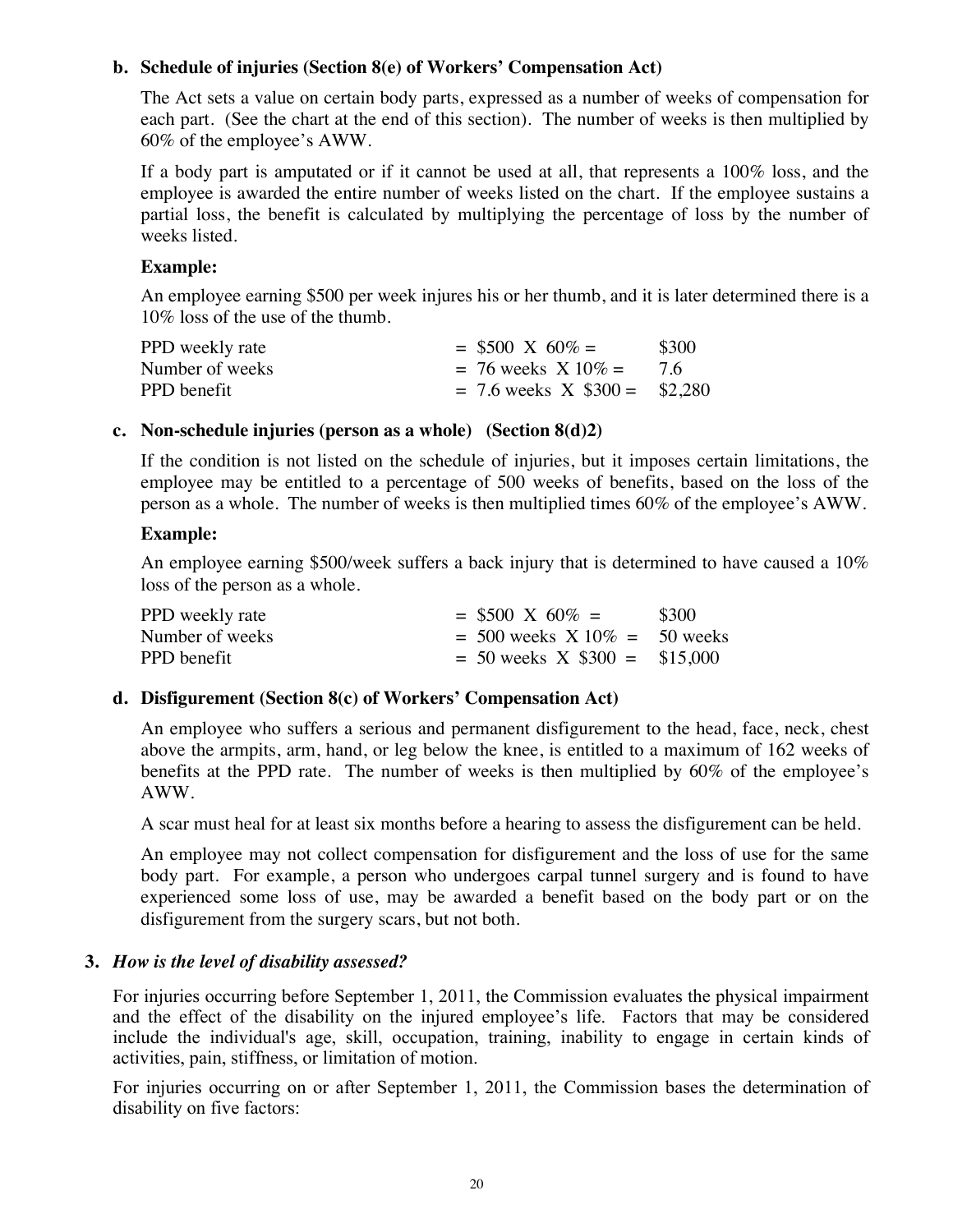- (1) an impairment report prepared by a physician using the most current edition of the American Medical Association's "Guides to the Evaluation of Permanent Impairment"
- (2) the occupation of the injured employee;
- (3) the age of the employee at the time of the injury;
- (4) the employee's future earning capacity; and
- (5) evidence of disability corroborated by the treating medical records.

One of these factors may not be the sole determinant of disability. The relevance and weight of any factors used in addition to the level of impairment as reported by the physician must be explained by the arbitrator in the decision.

# **4.** *Is an employee eligible for compensation for pain and suffering for a work-related injury?*

Employees are not compensated for past pain and suffering, only for the residual pain that is part of the permanent disability.

# **5.** *What if the employee's condition changes?*

For wage differential benefits where the injury occurred on or after February 1, 2006, if the employee's physical condition changes during the 60 months after the award becomes final, either party may ask the Commission to adjust the award.

For all other PPD categories: if the employee's physical condition changes during the 30 months after the award becomes final, either party may ask the Commission to adjust the award.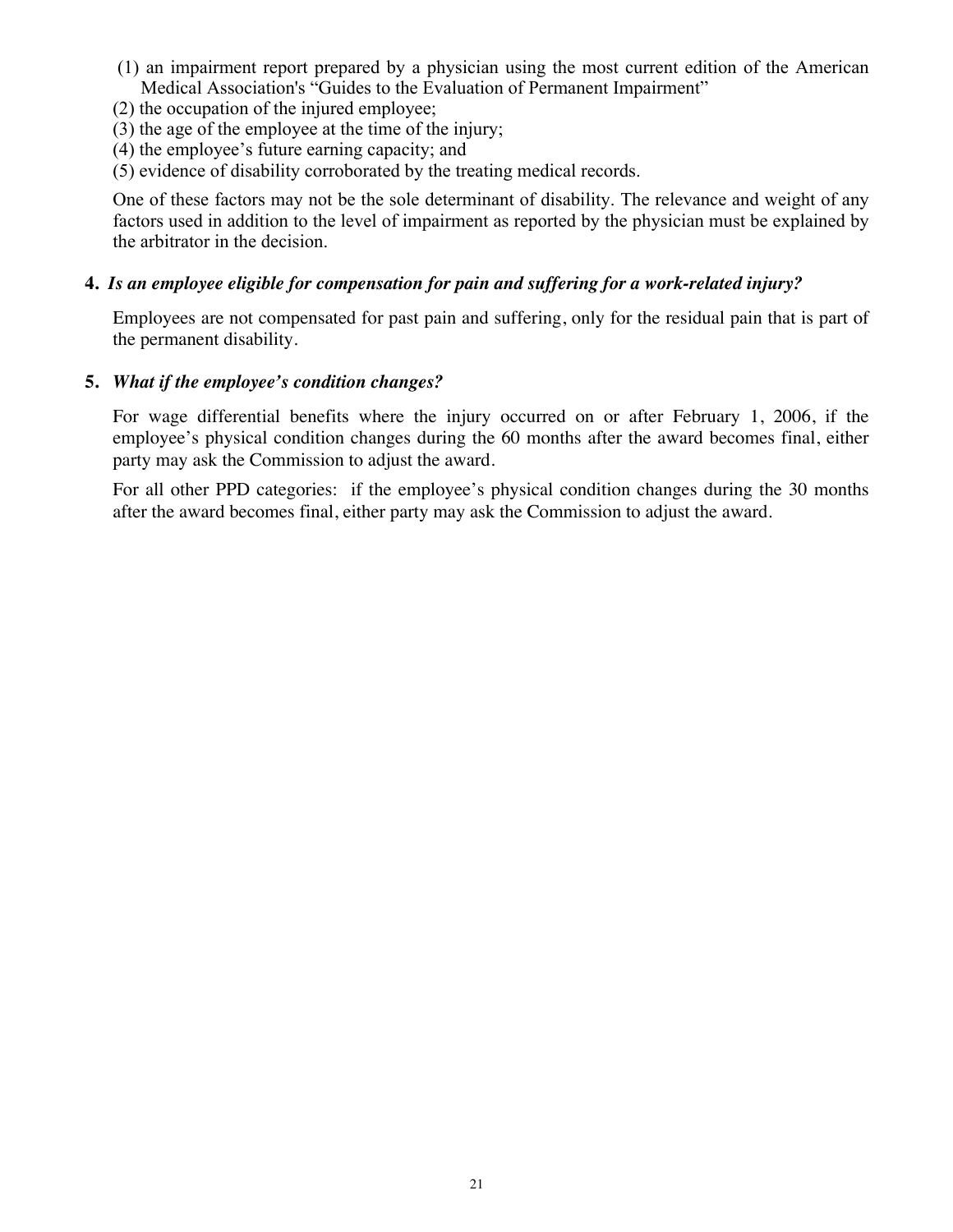#### **PERMANENT PARTIAL DISABILITY BENEFITS SCHEDULE OF BODY PARTS**

|                                             | For injuries occurring     |                             |                           |                           |                          |
|---------------------------------------------|----------------------------|-----------------------------|---------------------------|---------------------------|--------------------------|
|                                             | <b>Before</b><br>7/20/2005 | $7/20/2005$ -<br>11/15/2005 | 11/16/2005 -<br>1/31/2006 | $2/1/2006$ -<br>6/27/2011 | On or after<br>6/28/2011 |
| Disfigurement                               | 150                        | 162                         | 150                       | 162                       | 162                      |
| Thumb                                       | 70                         | 76                          | 70                        | 76                        | 76                       |
| First (index) finger                        | 40                         | 43                          | 40                        | 43                        | 43                       |
| Second (middle) finger                      | 35                         | 38                          | 35                        | 38                        | 38                       |
| Third (ring) finger                         | 25                         | 27                          | 25                        | 27                        | 27                       |
| Fourth (little) finger                      | 20                         | 22                          | 20                        | 22                        | 22                       |
| Great toe                                   | 35                         | 38                          | 35                        | 38                        | 38                       |
| Each other toe                              | 12                         | 13                          | 12                        | 13                        | 13                       |
| Hand                                        | 190                        | 205                         | 190                       | 205                       | 205                      |
| --Carpal tunnel due to<br>repetitive trauma |                            |                             |                           |                           | $28.5 - 57$              |
| Arm                                         | 235                        | 253                         | 235                       | 253                       | 253                      |
| --Amputation above elbow                    | 250                        | 270                         | 250                       | 270                       | 270                      |
| --Amputation at shoulder<br>joint           | 300                        | 323                         | 300                       | 323                       | 323                      |
| Foot                                        | 155                        | 167                         | 155                       | 167                       | 167                      |
| Leg                                         | 200                        | 215                         | 200                       | 215                       | 215                      |
| --Amputation above knee                     | 225                        | 242                         | 225                       | 242                       | 242                      |
| --Amputation at hip joint                   | 275                        | 296                         | 275                       | 296                       | 296                      |
| Eye                                         | 150                        | 162                         | 150                       | 162                       | 162                      |
| --Enucleation of eye                        | 160                        | 173                         | 160                       | 173                       | 173                      |
| Hearing loss of one ear (under)<br>WC Act)  | 50                         | 54                          | 50                        | 54                        | 54                       |
| Hearing loss of both ears<br>(under WC Act) | 200                        | 215                         | 200                       | 215                       | 215                      |
| Testicle--1                                 | 50                         | 54                          | 50                        | 54                        | 54                       |
| Testicle--2                                 | 150                        | 162                         | 150                       | 162                       | 162                      |

The law places a value on certain body parts,

expressed as a number of weeks of compensation for each part.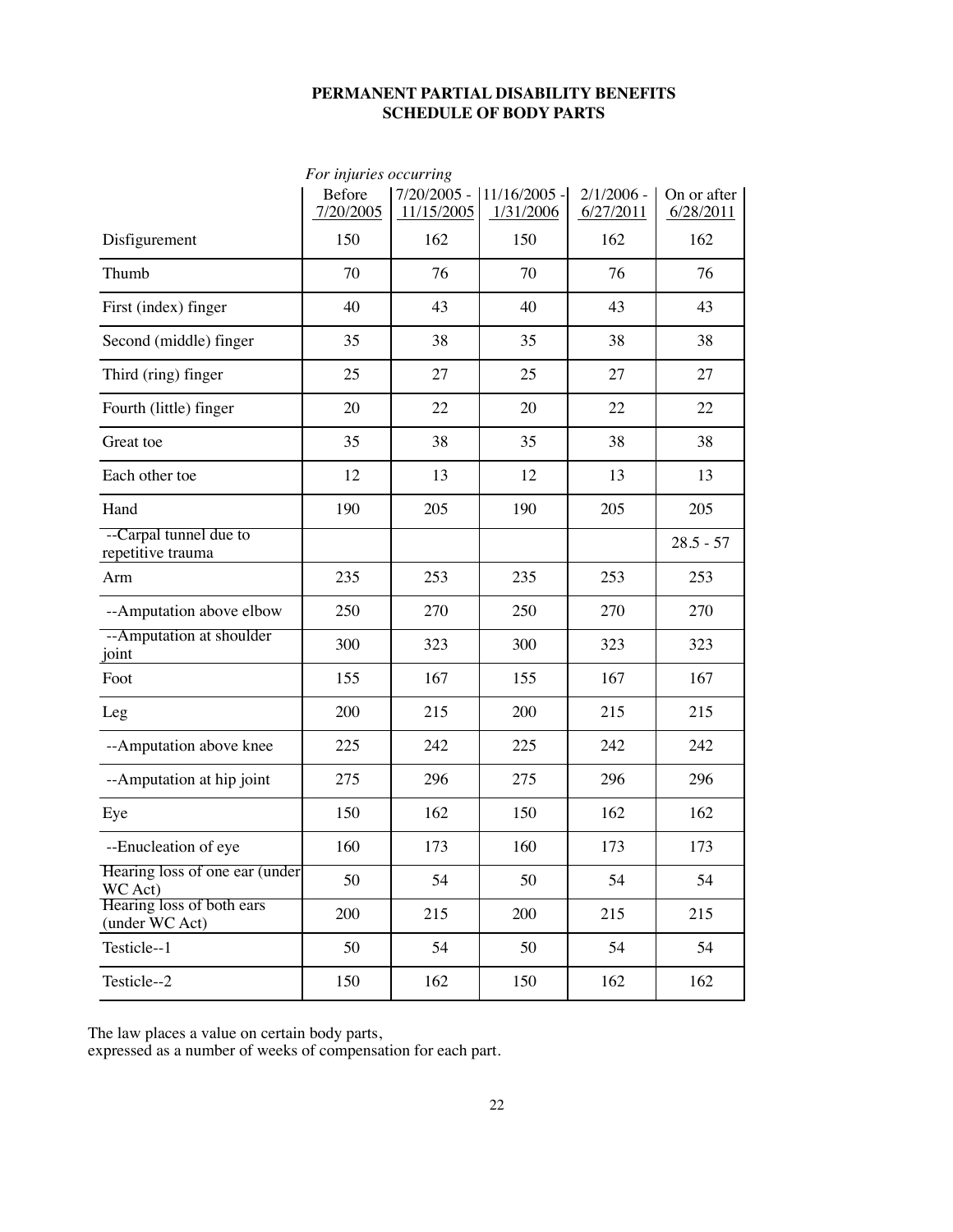# **1.** *What is permanent total disability (PTD)?*

PTD is either:

- a) The permanent and complete loss of use of both hands, both arms, both feet, both legs, both eyes, or any two such parts, e.g., one leg and one arm; or
- b) A complete disability that renders the employee permanently unable to do any kind of work for which there is a reasonably stable employment market.

# **2.** *What is the PTD benefit?*

A claimant who is found to be permanently and totally disabled is entitled to a weekly benefit equal to two-thirds (66 2/3%) of his or her average weekly wage, subject to minimum and maximum limits, for life.

The minimums and maximums for PTD benefits are available in Commission offices and online at www.iwcc.il.gov/benefits.htm.

# **3.** *Can a PTD recipient ever work?*

If an employee experiences a complete disability that renders the employee permanently unable to do any kind of work, and returns to work or is able to return to work, the employer may petition the Commission to terminate or modify the PTD benefit.

# **4.** *Does the PTD benefit amount stay fixed for life?*

If a case is decided by an arbitrator, an employee will be entitled to cost-of-living adjustments. Beginning on the second July 15th after the award became final, the recipient will receive an cost-ofliving payment from the Commission's Rate Adjustment Fund that reflects the increase in the statewide average weekly wage during the preceding year. These payments are made monthly.

# **5.** *Can an employee receive both PTD and Social Security?*

Yes, if the employee qualifies under the terms of each program. If an employee receives both benefits, the Social Security Administration will apply a formula that may result in a reduction in the Social Security benefit.

# **SECTION 11: Death/Survivors' Benefits**

# **1.** *What is the burial benefit?*

For injuries resulting in death that occurred before February 1, 2006, a benefit of \$4,200 is provided to the survivor or the person paying for the burial. For injuries resulting in death occurring after February 1, 2006, the benefit is \$8,000.

# **2.** *How is the amount of the survivors' benefit calculated?*

The benefit is two-thirds (66 2/3%) of the employee's gross average weekly wage during the 52 weeks before the injury, subject to minimum and maximum limits.